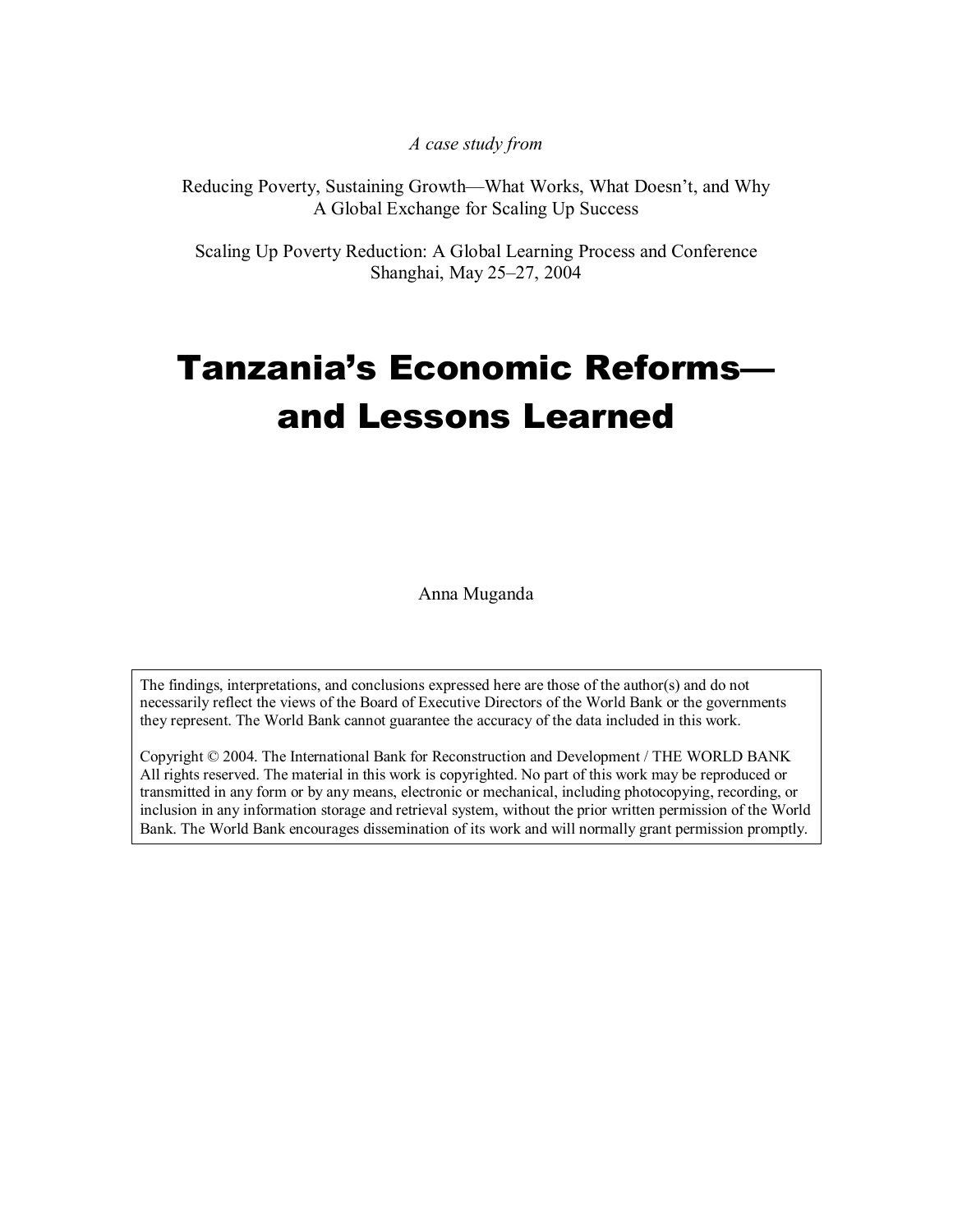## Abbreviations and Acronyms

| <b>BEST</b>    | Business Environment Strengthening in Tanzania     |
|----------------|----------------------------------------------------|
| <b>BFIA</b>    | Banking and Financial Institutions Act             |
| BoT            | Bank of Tanzania                                   |
| <b>CCM</b>     | Chama Cha Mapinduzi (Tanzanian political party)    |
| <b>CEO</b>     | chief executive officer                            |
| cph            | (container) crane per hour                         |
| <b>CPI</b>     | Corruption Perception Index                        |
| <b>EAGER</b>   | Equity and Growth through Economic Research        |
| EIU            | Economist Intelligence Unit                        |
| <b>ERP</b>     | Economic Reform Program                            |
| <b>ESAF</b>    | <b>Enhanced Structural Adjustment Facility</b>     |
| <b>ESRF</b>    | Economic and Social Research Foundation            |
| <b>FACEIT</b>  | Front Against Corrupt Elements In Tanzania         |
| <b>FDI</b>     | foreign direct investment                          |
| <b>GDP</b>     | gross domestic product                             |
| <b>HBS</b>     | <b>Household Budget Survey</b>                     |
| <b>HIPC</b>    | Heavily Indebted Poor Country                      |
| <b>HSDP</b>    | Health Sector Development Program                  |
| <b>IMF</b>     | <b>International Monetary Fund</b>                 |
| <b>IMG</b>     | <b>Independent Monitoring Group</b>                |
| <b>IPC</b>     | <b>Investment Promotion Center</b>                 |
| <b>IRT</b>     | Investors' Round Table                             |
| <b>ITN</b>     | insecticide-treated net                            |
| <b>MDG</b>     | Millennium Development Goal                        |
| MoEC           | Ministry of Education and Culture                  |
| <b>MTEF</b>    | Medium-Term Expenditure Framework                  |
| <b>NBC</b>     | National Bank of Commerce                          |
| <b>NESP</b>    | National Economic Survival Program                 |
| <b>NIPPA</b>   | National Investment Promotion and Protection Act   |
| <b>NMB</b>     | National MicroFinance Bank                         |
| <b>OPG</b>     | Open General License                               |
| <b>PSRC</b>    | Parastatal Sector Reform Commission                |
| <b>PEDP</b>    | Primary Education Development Plan                 |
| <b>PER</b>     | Public Expenditure Review                          |
| <b>PRGF</b>    | Poverty Reduction and Growth Facility              |
| <b>REPOA</b>   | Research on Poverty Alleviation                    |
| <b>SACCO</b>   | Savings and Credit Cooperative Societies           |
| SAP            | <b>Structural Adjustment Program</b>               |
| SP             | sulfadoxine pyrimethamine                          |
| <b>TACAIDS</b> | Tanzania Commission on AIDS                        |
| <b>TBL</b>     | Tanzania Breweries Limited                         |
| <b>TIC</b>     | Tanzania Investment Center                         |
| TSh            | Tanzanian shilling                                 |
| <b>UDS</b>     | University of Dar es Salaam                        |
| <b>USAID</b>   | United States Agency for International Development |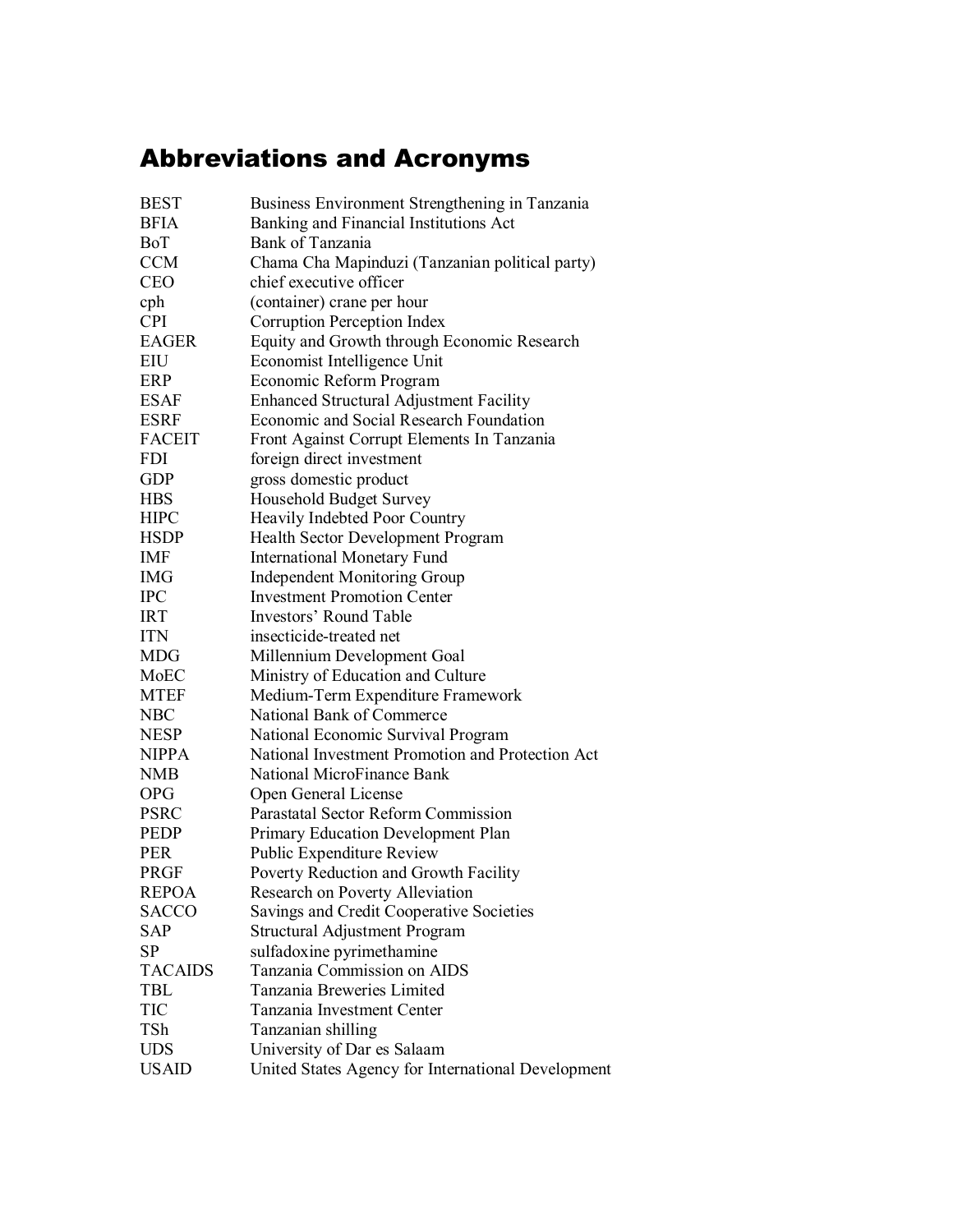## Executive Summary

Having experienced a steady economic decline in the late 1970s and a financial crisis in the early 1980s, Tanzania formally adopted an economic recovery program in 1986. It has since pursued reforms and made significant achievements: macroeconomic stability has been achieved and a wide range of structural reforms completed. Gross domestic product (GDP) growth per annum averaged 4.2 percent during this period, reversing per capita income decline experienced in the decade before 1986. The growth in per capita income led to a considerable decline in the level of poverty. The long-term poverty trend has been declining for most of the post 1986 period, as indicated by various poverty studies conducted between 1976 and 1996. The studies indicate that the post-1984 period in Tanzania was marked by an overall improvement in real incomes: a 1996 by Ferreira study found that poverty (defined as the number of households below the basic needs poverty line) declined by approximately 22 percent between 1983 and 1991. Despite the setbacks on the macroeconomic policy front between 1991 and 1994, when poverty rose by approximately 11 percent, the most recent (2000–01) household budget survey confirms that there was a sustained decline in poverty over the entire decade. The survey findings show that as per capita income accelerated, after the reform progress was reinforced in 1995, poverty is estimated to have declined by approximately 28 percent between 1994 and 2002. The survey further points out that poverty reduction has been more rapid in urban areas, in particular in Dar es Salaam, than it has been in rural areas.

Tanzania's adjustment and reform process has been gradual and at best cautious but steady, deep, and sustainable. Subsequent to the temporary setback in macroeconomic policy during the first half of the 1990s, the government achieved macroeconomic stability in the late 1990s. Inflation was reduced from about 30 percent in the 1980s and early 1990s to single digits in late1990s, when severe fiscal imbalances were brought under control through prudent fiscal management; inflation in 2002 was 4.6 percent. Acceleration of structural and institutional reforms, as well as creation of new institutions, led to improvement in the investment climate, increased foreign direct investment (FDI) flows, and job creation. The balance of payments improved significantly, reflecting large donor inflows and increased export earnings, mainly from nontraditional exports. Tanzania's sustained commitment to economic reforms triggered its eligibility for debt relief under the enhanced Heavily Indebted Poor Countries (HIPC) Initiative in April 2000, making it one of the first countries to reach the completion point and to benefit from irrevocable and substantial debt reduction. Debt reduction in turn paved the way for additional donor inflows. The additional resources, including from the HIPC debt reduction, allowed the government to increase budgetary expenditure allocations to social sectors and other priority sectors, such as rural roads, the judiciary, and HIV/AIDS-related activities. This has led to visible improvements in public service delivery, in particular education and health.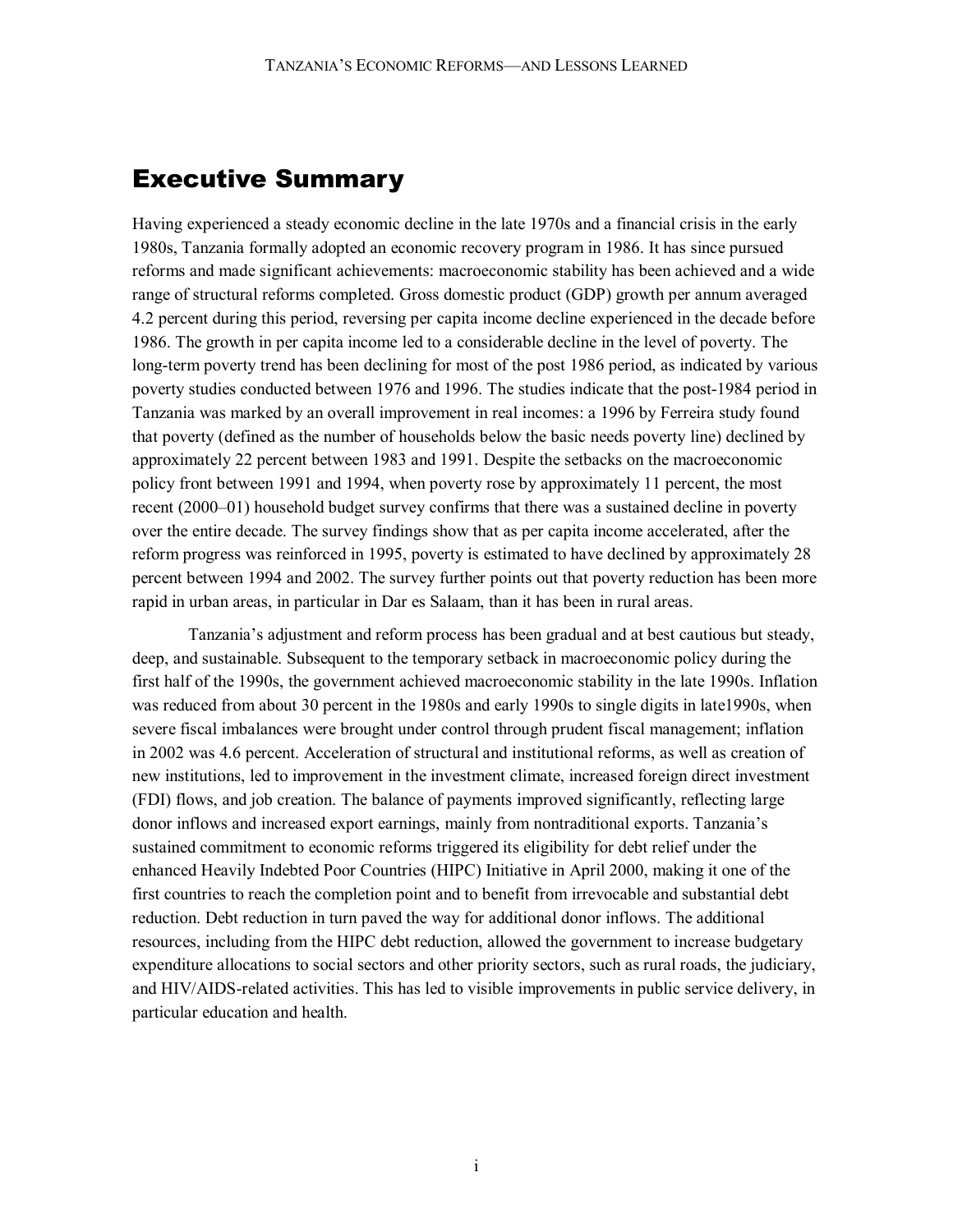The success and durability of economic reforms in Tanzania is attributed to a strong and "tested" sense of ownership of the reforms early in the process, a wide domestic consensus on economic reforms, and a broader understanding of the issues. This achievement resulted from a number of factors: a consultative and participatory approach, a series of "homegrown" programs, sustained commitment and political leadership, and consistent support from development partners. The openness and inclusiveness of the consultative process of the 1980s internal debates, led by the University of Dar es Salaam, brought together reformers and nonreformers, helped clarify and broaden the understanding of issues, and legitimized the need for economic reforms. The government's use of national commissions as instruments for collecting views and building consensus on issues broadened the domestic constituency for the reforms, reinforced internalization of the process, and thereby underpinned reform ownership.

Experimentation with homegrown programs provided the government space to test, learn, and adapt reform measures to country circumstances and to minimize alienation of support groups. It also helped build confidence in the government to scale up the reform measures. Once the measures demonstrated a positive impact, the likelihood of policy reversal was reduced because the support of the measures had been demonstrated to a broader constituency.

 The sustained commitment and political leadership demonstrated by Tanzania's leadership has fostered sustainability of the reforms. President Nyerere's departure in 1985 signaled a break from socialist policies and allowed the process to evolve in an orderly fashion. President Mwinyi's liberalization efforts post -1985 and initiation of institutional and structural reforms ushered in a free market economy, and President Mkapa reinforced the importance of macroeconomic stability and ensured consolidation of a free market economy, after 1996.

Development partners have been an important and integral part of the process of economic reforms. Their contribution was manifest in two distinct ways: providers of substantial financial and technical assistance and adjudicators and monitors of government's performance (or nonperformance) in implementing economic reforms. Financial support from development partners, both bilateral donors and multilateral institutions enabled the government to aggressively reverse the socialist policies after the 1986 reforms and helped to bring economic recovery and improvement in public service delivery. Technical assistance contributed to capacity building, strengthened institutional framework and helped to create a conducive environment for a marketdriven economy. While donor support fell in the early 1990s when the reform effort temporarily collapsed, it rose again when reforms resumed under the Mkapa regime in 1995.

The implicit role of adjudicators and monitors of government's performance (or nonperformance) was demonstrated through withdrawal of assistance when the government was reluctant to adopt economic reforms, in response to economic crisis in the early 1980s, and also in early 1990s, when macroeconomic reforms faltered. Conditioning aid on policy measures was a contentious source of tension: it was perceived to undermine sovereignty and government's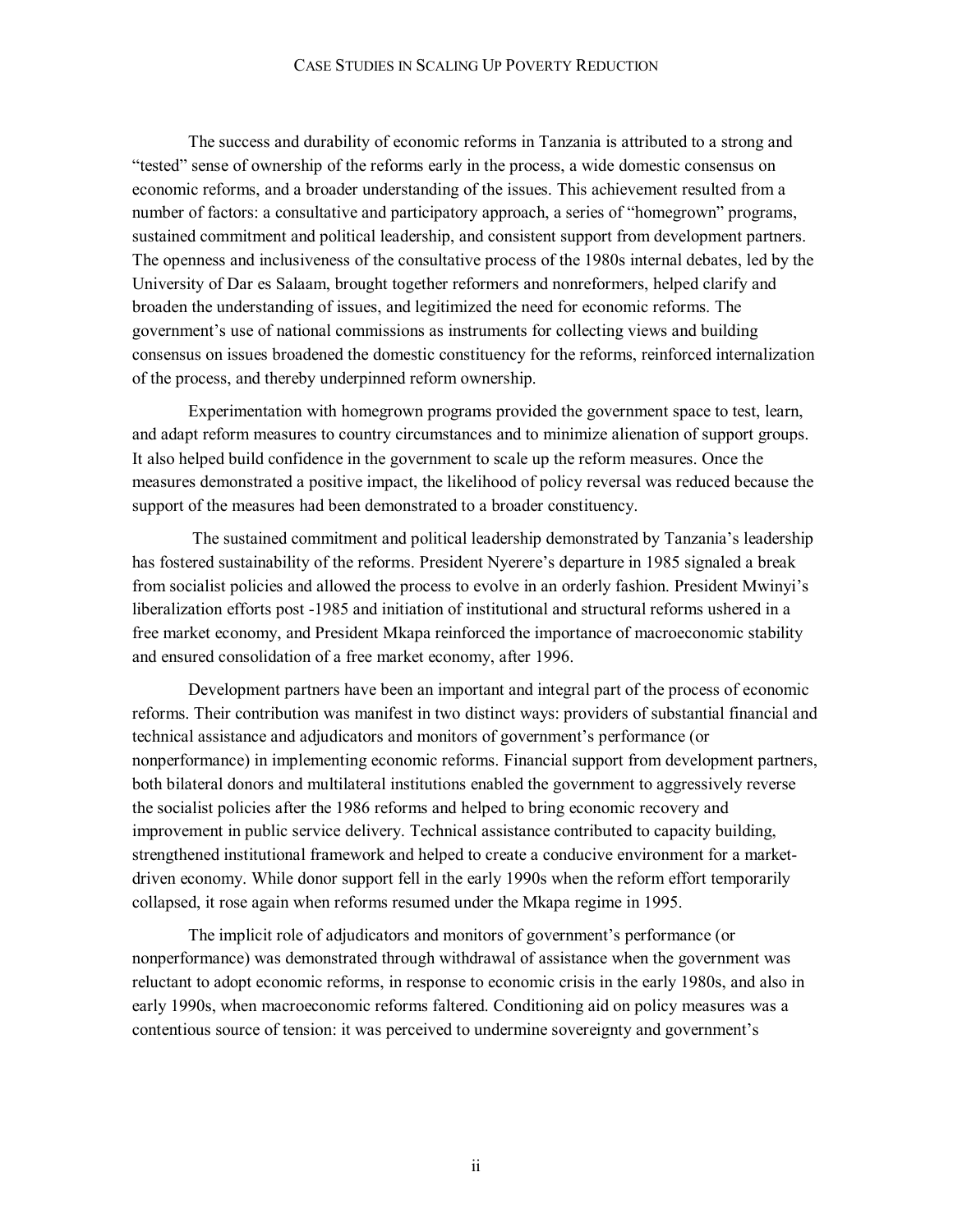ownership of economic management. It created tension between the government and its donors and prompted donors to evaluate their approaches in aid relations. For example, the disagreement between President Nyerere and the International Monetary Fund in 1980 was symptomatic of the government's assertion of sovereignty, ownership, and space for internal dialogue. The 1994 Helleiner process, an initiative to mediate between the government and its donors, though precipitated by the derailed reform process, underlined the imbalances in government/donor relations. The Independent Monitoring Group, an outcome and a culmination of the Helleiner process, now serves as an instrument of accountability and a performance monitoring tool, on behalf of the donors and the government. This was a direct response to government/donor tensions and the absence of a common adjudicating mechanism framework.

 The direct dialogue with development partners has been an important catalyst in Tanzania's economic reform process. The dialogue informed the early debates on economic issues and indirectly contributed to homegrown programs. It also facilitated greater government ownership of the process and helped government/donor relations to evolve from confrontation to partnership approaches. Furthermore, it triggered the need to focus on aid effectiveness and to re-examine and improve aid delivery mechanisms.

Tanzania has made tremendous progress on many fronts. However, the remaining central challenge is making growth deliver more efficiently in terms of poverty reduction on pro-poor growth. To accomplish this, the focus should be on accelerating growth of agriculture and rural sector development, to engender economic opportunities in rural areas where poverty remains pervasive. Equally important is the need to sustain robust growth, a necessary element to achieving the Millennium Development Goals (MDGs).

#### Conclusions and key lessons learned

Since the inception of economic reforms in 1986, a large segment of Tanzania's population has benefited from gradual poverty reduction, which was driven mostly by steady improvement in economic performance, implementation of structural reforms, and, in the most recent past, greater attention to public service delivery. GDP growth has been sufficient to allow increases in income per capita, including in rural areas. Overall the long-term poverty trend has been declining. However the decline in poverty has been more pronounced in urban areas, while poverty in rural areas remains considerably higher. The HIPC debt reduction, which was followed by additional donor inflows, allowed the government to increase expenditure allocations to provision of public service delivery.

An important aspect of Tanzania's economic reforms has been the transition from a socialist to free market economy. In this context the government's main challenge and focus were how to implement economic reforms with minimum adverse effect on provision of social services, in particular to the vulnerable. For example, the government opposed the devaluation of the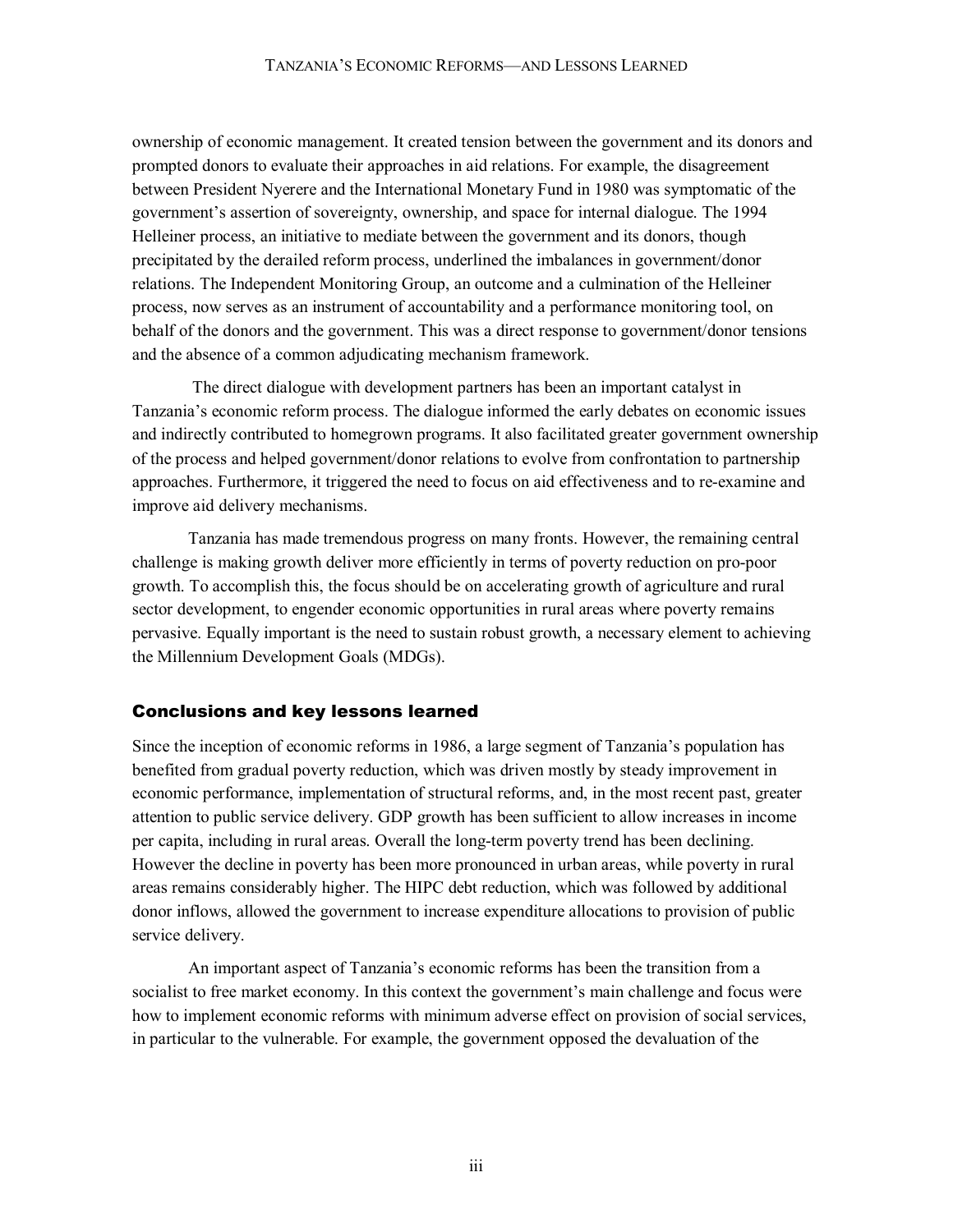currency because of fear of inflationary pressures and its impact on the vulnerable group. Such issues were discussed, clarified, and understood through a truly open and participatory debate. The implementation of the homegrown programs was a transitioning and learning processes in which the government learned what policies worked (or did not work) in eliciting economic activity.

What are the lessons learned?

- Early winners and good results help to build support for more ambitious and large scale reforms.
- Understanding of the issues by a wider segment of society through debates and participatory approaches engenders broad ownership of the reform process.
- It is important that the reform process is locally-driven. It increases the public's sense of ownership and ensures commitment to implementation and sustainability.
- It is important to carry out analytical work during the pre-reform period to be able to inform the internal policy dialogue and to frame the economic debate.
- Participatory approach helps bring a wide range of stakeholders on board—the open dialogue, and the various "home-grown" programs through which the reform process evolved, created broad ownership and allowed the government to formulate a reform program that was not only acceptable at home, but was also acceptable to development partners.
- Public acknowledgement of policy failure by political leadership sends a powerful message to the general public. It is a necessary and important step toward initiating change in policy regime.
- To ensure sustainability and credibility, it is important that the government rally public opinion in support of reform program. This requires a forthright and active effort to explain the benefits and costs of the reform agenda to civil society
- Sustained commitment to reforms and consistent message from the political leadership is critical to the credibility and sustainability of the process.
- Institutional impediments should be recognized at the outset in order to establish realistic expectations for reform outcome.
- Divestiture signaled a stronger commitment on the part of the government to private sector-led development, it led to increased domestic and foreign capital, technology, and managerial skills.
- In order to cultivate "buy-in" as well as the general public's support for privatization, there is need for successful privatized public enterprises which bring about lead to improved productivity, contribute to the tax base, and create employment opportunities for local investors.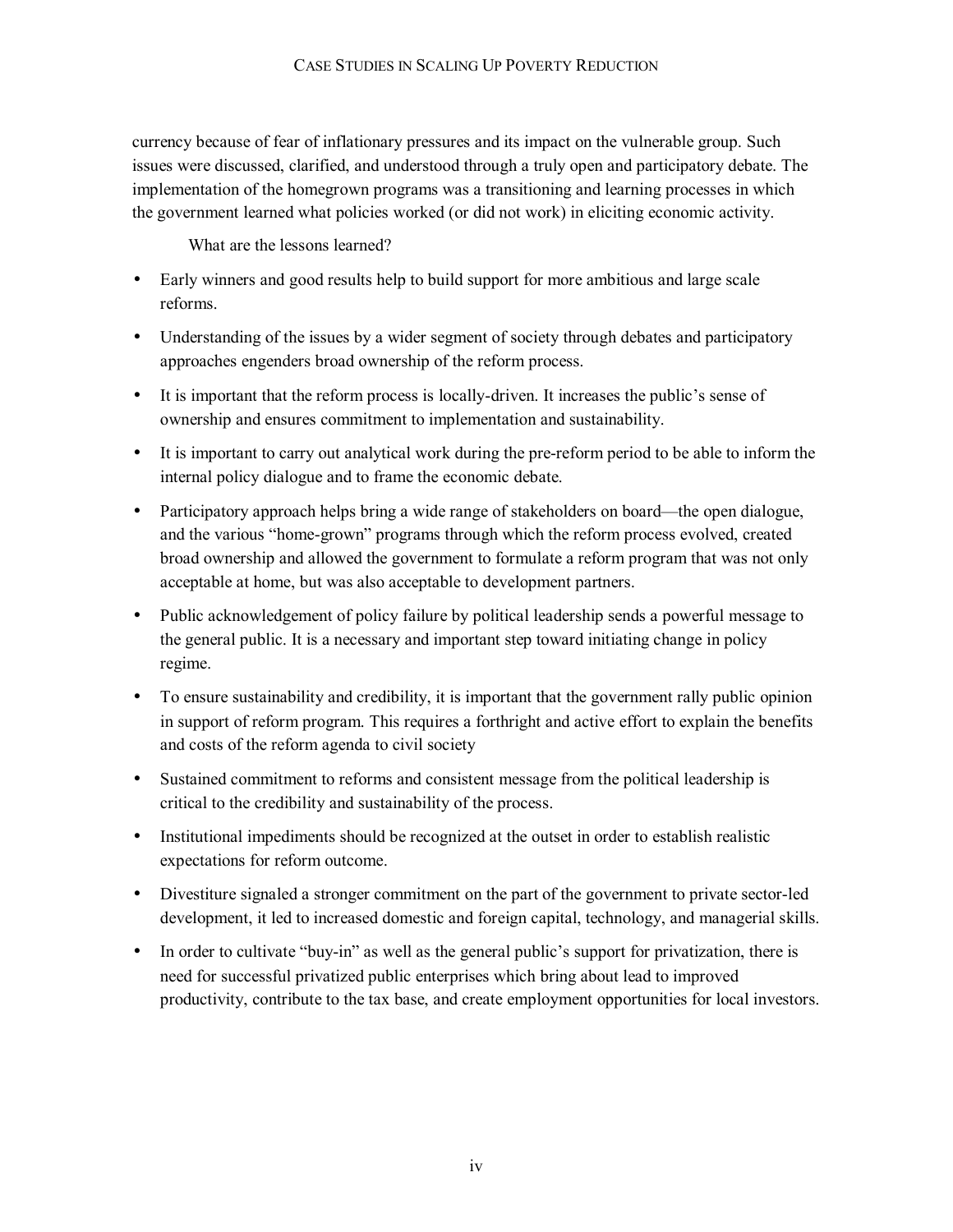- The gradual approach creates space for the government to adapt policies to its individual country circumstance. While it slows the speed of reforms, it engenders strong ownership, sustainability, and minimizes policy reversals.
- There is need for a strong institutional mechanism for accountability to sanction government's performance and donor behavior.
- Tanzania's open and direct discourse with its donors helped improve aid relations and aid effectiveness—and fostered partnership approaches—It resulted in improved donor coordination, increased government ownership, and a movement toward harmonization of processes.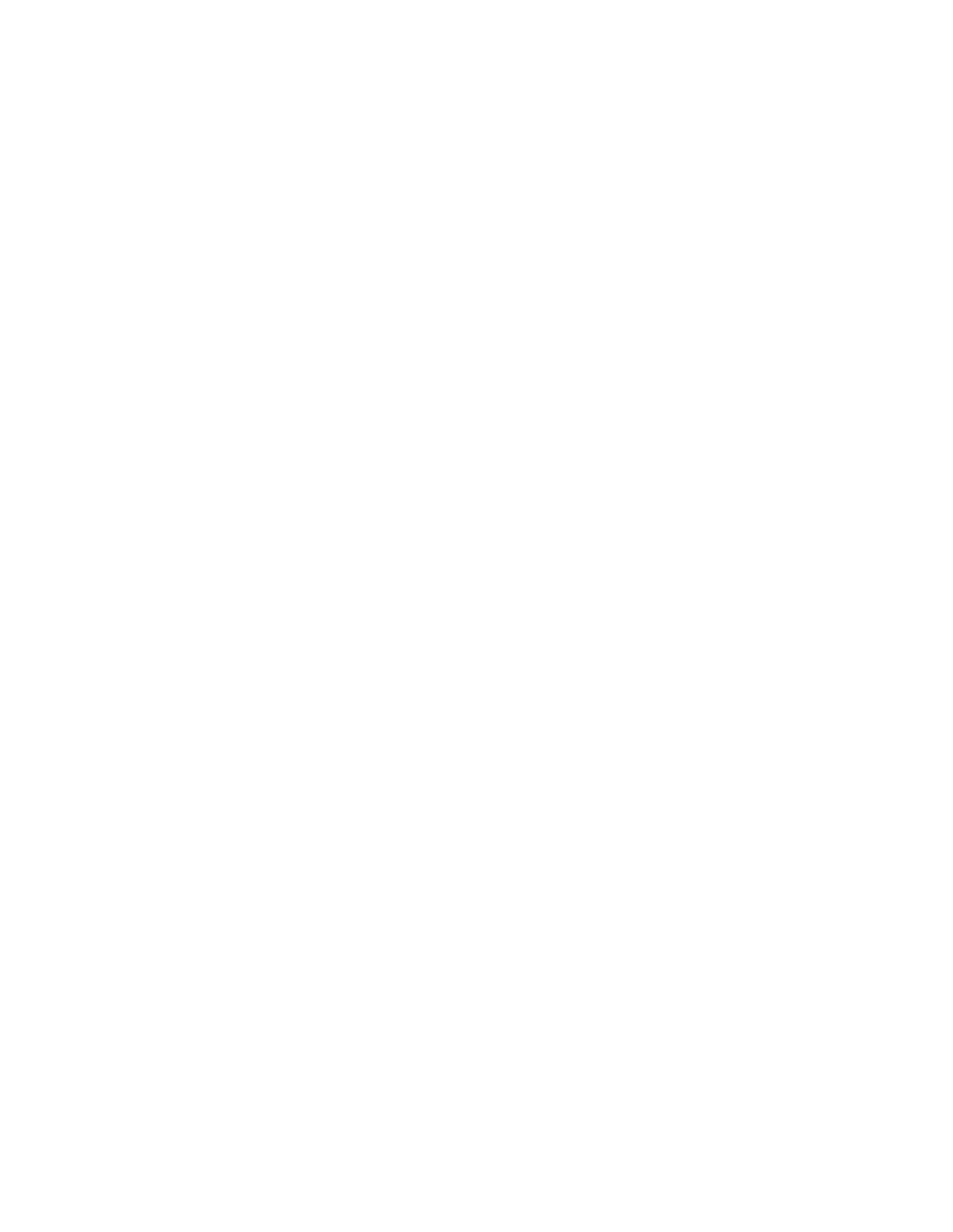## Background and Context

Tanzania adopted an economic reform program in 1986 after experiencing a steady decline in economic growth in the late 1970s that led to a financial crisis in the early 1980s. The crisis was partly a result of economic policies pursued by Tanzania under a public sector–led economy embedded in the 1967 Arusha Declaration, and partly a result of exogenous factors, including deterioration in the terms of trade in the late 1970s and early 1980s, the collapse of the East African Community in 1977, and the war with Uganda's Iddi Amin during 1978–79. The objective of the 1967 declaration was to create an egalitarian society focusing on poverty alleviation and provision of welfare and social services to the majority of the population. The strategy was to be implemented through the public sector. Because of its focus on equity and poverty alleviation, the approach attracted financial support from a variety of development partners, including the World Bank. As a consequence, the government made substantial progress in meeting its social objectives, especially in extending primary education, health care, and water supply to rural communities through the mid-1970s.

|                          | 1973-79 | 1980   | 1981   | 1982    | 1983   | 1984   |  |
|--------------------------|---------|--------|--------|---------|--------|--------|--|
| Gross domestic Product   |         |        |        |         |        |        |  |
| at factor cost           | 4.6     | 31     | $-2.6$ | $-19$   | $-07$  | 0.6    |  |
| Agriculture              | 3.6     | 47     | $-8.0$ | $-59$   | $-0.9$ | 14     |  |
| Manufacturing and mining | 4.9     | $-158$ | $-169$ | $-26.0$ | $-4.0$ | $-5.0$ |  |
| Other                    | 5.4     | 62     | 37     | 4.0     | $-03$  | 0.7    |  |

 **Table 1.1: Gross Domestic Product at Factor Cost, at Constant 1966 Prices (annual growth rates in percent)** 

Source: IMF Staff Report, 1984

Following the Arusha Declaration, the government adopted an interventionist approach through stringent price controls and established a large number of state enterprises with a view to creating public sector-led development framework. However, according to IMF, the approach produced adverse effects: it exacerbated distortions in the economy and led to a proliferation of parallel markets and unrecorded cross-border trade. These led to a decline in real GDP by an average of 1.7 percent per year during 1981–83, compared to an average annual increase of 4.6 percent registered in the 1970s (table 1.1) and a decline in real per capita income growth.

In the absence of growth, the social services expansion program could not be sustained. The government's own revenue and import capacity were inadequate, and operating and maintenance costs could not be financed through external assistance. Meanwhile the country's ability to meet current external payments obligations, including the servicing of external debt,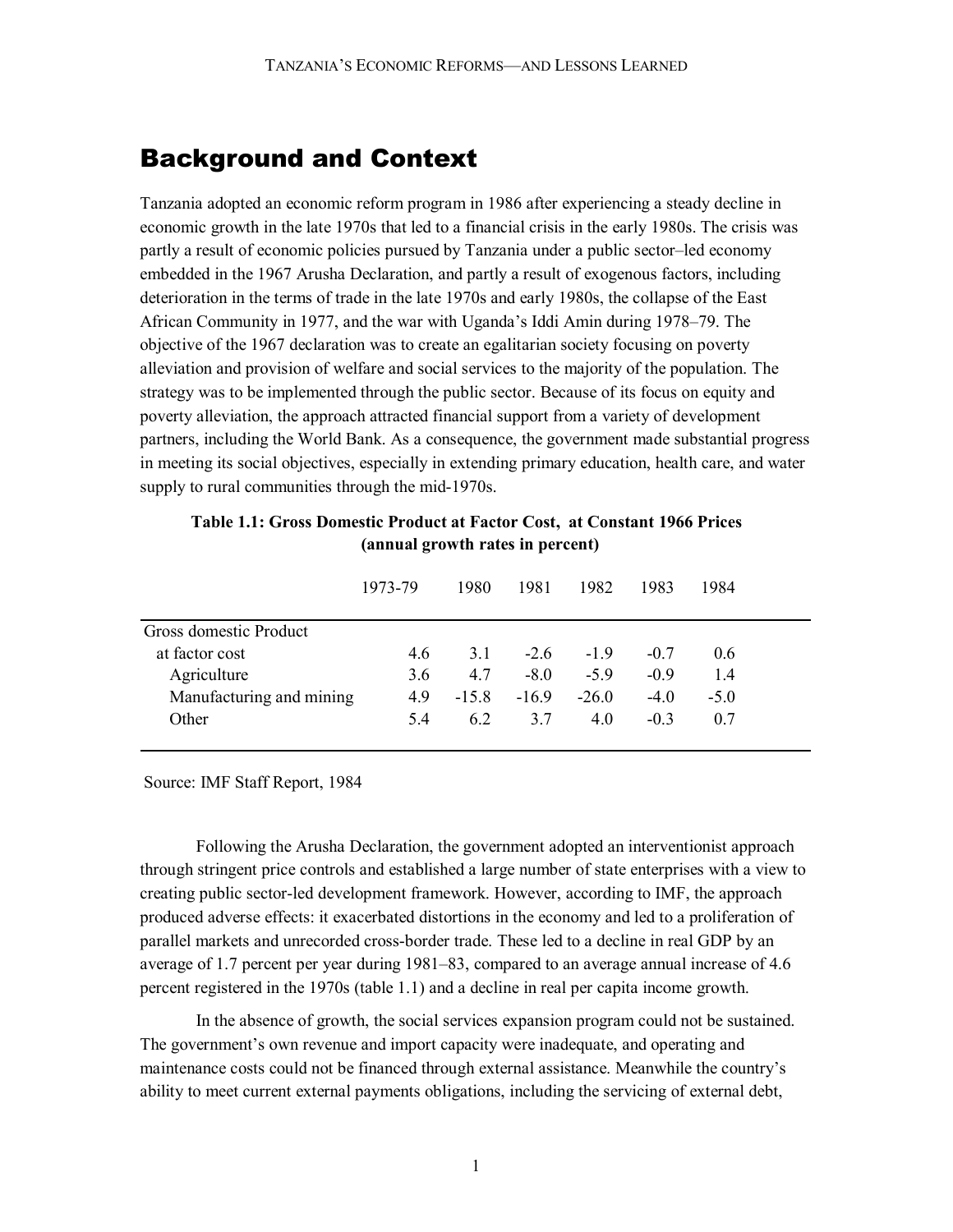became severely constrained; as a consequence it accumulated large external payments arrears. As the government incurred large fiscal deficits, which were financed primarily by borrowing from the domestic banking system, high rates of inflation emerged during the first half of the 1980s, accompanied by a sharp decline in real wages. The government's expansionary policies, including massive growth of the public sector and stringent price controls worsened the economic difficulties and eroded incentives to produce.

It became clear that Tanzania's development strategy was not sustainable. Financial assistance began to lessen because most donors were unwilling to support what had become an unsustainable development model. However, Tanzania continued to pursue this approach reflecting President Nyerere's confidence in the model, reinforced by "moral" support and financial assistance from like-minded donor countries (Hyden and Karlstrom 1993).

The economic situation continued to deteriorate and domestic pressure for economic reforms mounted. The disagreement between President Nyerere and the IMF on the policy stance led to a suspension of an IMF-supported program in the late 1970s. This served to further dry up donor assistance. This pressure, together with continuing erosion external financial prompted an internal debate on the need for economic reforms. In reassessing its development strategy, the government initiated a series of "homegrown" programs (see box 1), including the 1984 homegrown reform package that were to be the key precursors to the subsequent Economic Reform Program (ERP).

#### Box 1. Homegrown Programs: Experimentation Process

1981–82. A National Economic Survival Program (NESP) was formulated to address the economic crisis. The NESP initiative sought, through government intervention and intensification of the control regime, to close the resource gap. The program failed to bring about economic recovery.

1982–83. A Structural Adjustment Program (SAP) was designed to finance the fiscal deficit largely through domestic borrowing in the absence of external assistance. The initiative was unsuccessful in turning the economy around because it did not address the fundamental issues of price distortions, including and in particular the exchange rate. (According to Ndulu (2003), devaluation of the exchange rate was considered a political issue: The government was preoccupied with devaluation in terms of its link to national prestige and strength, and fear of inflationary pressures.)

1983. An "economic saboteurs campaign" was initiated to address the proliferation of the parallel market and to control avenues for corruption. To enforce the campaign, parliament passed the Economic Sabotage Act (later replaced by the Economic and Organized Crimes Control Act). This initiative failed because the fundamental causes of shortages were not addressed.

1984. The government experimented with partial import liberalization measures through an "own-funded" imports scheme, whereby individuals were allowed to import goods without disclosing the source of their foreign exchange. The scheme brought in more imports even than had been envisaged. An export-retention scheme were exporters were allowed to retain a share of their proceeds was also introduced. The schemes were successful: the import scheme brought in more imports than envisaged, the export scheme led to a rise in official exports. Partial devaluation of the currency also was initiated. Government fears that inflationary pressure would follow proved unfounded; encouraged, the government gained confidence and scaled up economic reforms to a full-fledged Economic Reform Program (ERP).

1986. The ERP was initiated. It was supported by multilateral institutions, including the World Bank, IMF, and bilateral donors.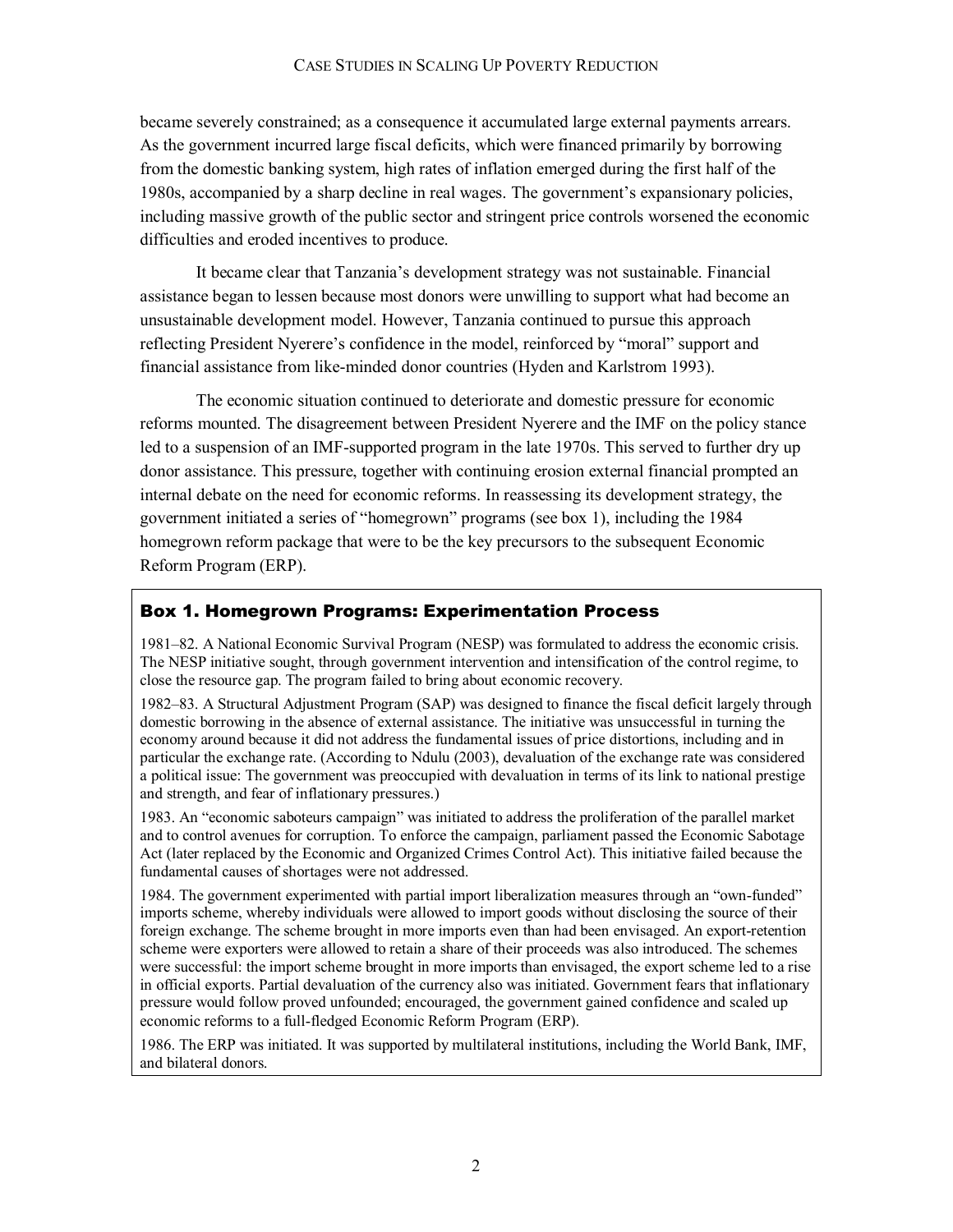## Episodes of Reform, 1986–2002

Tanzania's economic reform process can be classified into three broad phases: liberalization, derailed reforms, and successful reforms.

## Liberalization, 1986–95

Upon assuming office in 1986, President Mwinyi spearheaded the liberalization efforts. Having championed the liberalization process, albeit on a smaller scale in Zanzibar, Mwinyi forcefully promoted the process on the mainland. This phase of reforms emphasized getting the prices right—it entailed dismantling a set of policies designed for a centrally-planned economy that emerged after the Arusha Declaration of 1967 (Box 2). By the end of 1991, the government had implemented a substantial element of the liberalization process.

## Box 2. Summary Objectives of the 1967 Arusha Declaration

- Public ownership and control of the means of production and exchange (natural resources, the financial sector, large industries, and so forth)
- Self-reliance and the elimination of exploitation
- Establishment of democracy and the pursuit of equality
- Establishment of agricultural socialist production in *ujamaa* ("communal production") villages
- Establishment of the supremacy of the ruling party
- Extension of welfare and social services program to rural areas

*Source*: Kahama, Maliyamkono, and Wells (1986).

*Prices.* Between 1986 and 1991, the government took specific measures to liberalize prices, building on the 1984 prereform efforts through a gradual reduction of items under price control, until all prices were liberalized and the National Price Commission (established in 1973) was abolished.

*Trade.* Liberalization of imports initiated in 1984 accelerated as a result of the success of the own-fund import scheme discussed in Box 1. Imports through the official foreign exchange channel were progressively liberalized through the Open General License (OGL) scheme established in 1989, which covered large volumes of eligible imports and later expanded from a system of permitted goods to a "negative list" identifying items that are specifically excluded. In line with trade liberalization, the simple average tariff declined from 32.1 percent in 1986 to 19.5 percent by 1994 and the weighted average tariff declined from 35 percent to 22.8 percent in 1988. Imports as a share of GDP increased from about 14 percent in 1986 to about 47 percent in 1994 (World Economic Outlook, 2003) By reintroducing cooperatives and allowing private sector participation in domestic trade, the government ended parastatals' monopoly in procuring, distributing, and marketing of agricultural commodities This gave producers some flexibility to export products directly, outside the official channels of the marketing boards (Lofchie 1993).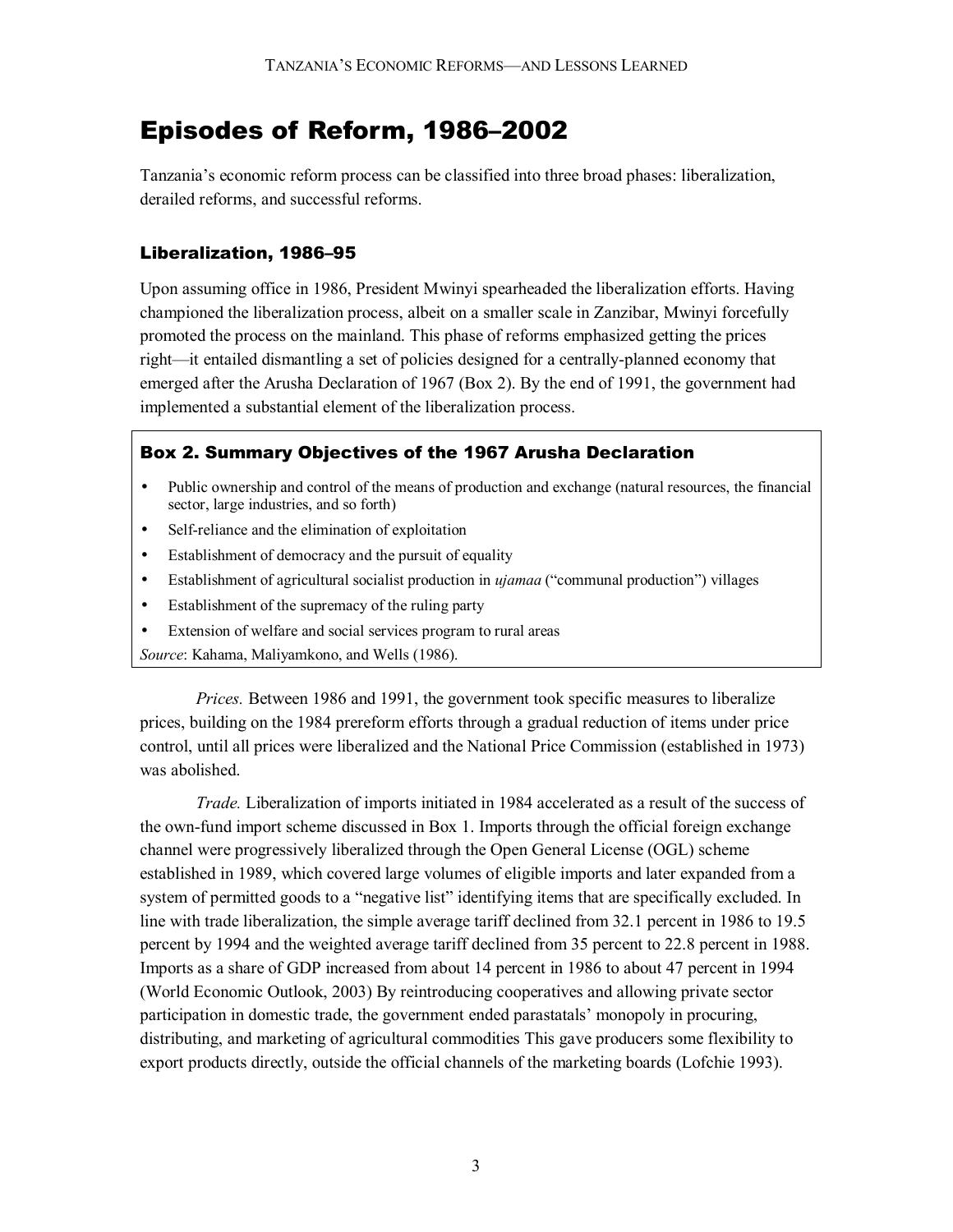*Exchange rate.* Building on the 1984 "homegrown" program, the government made progress on the exchange rate policy, despite continued political opposition. Experimentation with partial devaluation during the 1984 homegrown program had determined that it need not lead to inflationary pressures, as had been feared. As a result, the government was encouraged to pursue further realignment of exchange rate. In 1986, the real effective exchange rate was depreciated by more than 60 percent, then by a further 60 percent between 1987 and 1989 (Nord et al. 1993). In 1992 foreign exchange bureaus were introduced and authorized to buy and sell foreign exchange at freely negotiated rates; a system of weekly Bank of Tanzania (BoT) foreign exchange auctions to the bureaus was also introduced. Commercial banks and the authorities began to announce the auction rates as the official exchange rate, thereby unifying the exchange rate. With foreign exchange liberalized, in late 1993, the Exchange Control and Import Control Departments of the BoT were abolished in the context of restructuring the BoT. This gave prominence to new functions, including monetary programming, open market operations, and bank supervision. In July 1994 the auctions were replaced by interbank market operations. As of May 1996, the exchange rate floated freely and has been market determined ever since.

*Financial sector.* Treasury bill auctions were introduced in 1993 to develop a marketoriented financial system. Interest rates were liberalized. Two private commercial banks began operations after the Banking and Financial Institutions Act (BFIA) legalized the establishment of private financial institutions and gave the Bank of Tanzania the responsibility to license, regulate, and supervise banks and nonbank financial institutions. With the participation of domestic and foreign-owned private banks, issuing regulations governing licensing and prudential supervision, and undertaking comprehensive financial audits of the loan portfolios of the government-owned banks, the financial sector reforms were complete.

*Investment climate.* In February 1990, the government adopted a National Investment Promotion Policy and enacted the National Investment Promotion and Protection Act of 1990 (NIPPA) to enhance the investment climate. The act established an Investment Promotion Center (IPC) to approve, monitor, and facilitate foreign direct investment inflows as well as local investment. NIPPA was subsequently replaced by the Tanzania Investment Act of 1997, and the IPC was transformed into the Tanzania Investment Center (TIC). In addition the government enacted legislation establishing a Parastatal Sector Reform Commission (PSRC) charged with the task of guiding the divestiture of public enterprises. During this period, one-fourth of public enterprises earmarked for privatization were divested. Between 1992 and 1995, FDI increased from US\$12 million to US\$150 million. A large proportion of this FDI reflected investment in mining, but some of it reflected proceeds realized from privatization of public enterprises.

*Outcome*. The changes in the economic policy regime led to increased levels of economic activity stemming from liberalization efforts, availability of consumer goods, and market determined producer prices. GDP growth averaged about 5 percent per year between 1986and 1992, reversing the real per capita income decline experienced in the early 1980s. Official development assistance rose sharply to US\$1.08 billion in 1991 from US\$666 million in 1986, reflecting resumption of donor inflows in support of economic reforms. Although the rate of inflation declined slightly, it remained at about 30 percent, fueled mainly by growth in domestic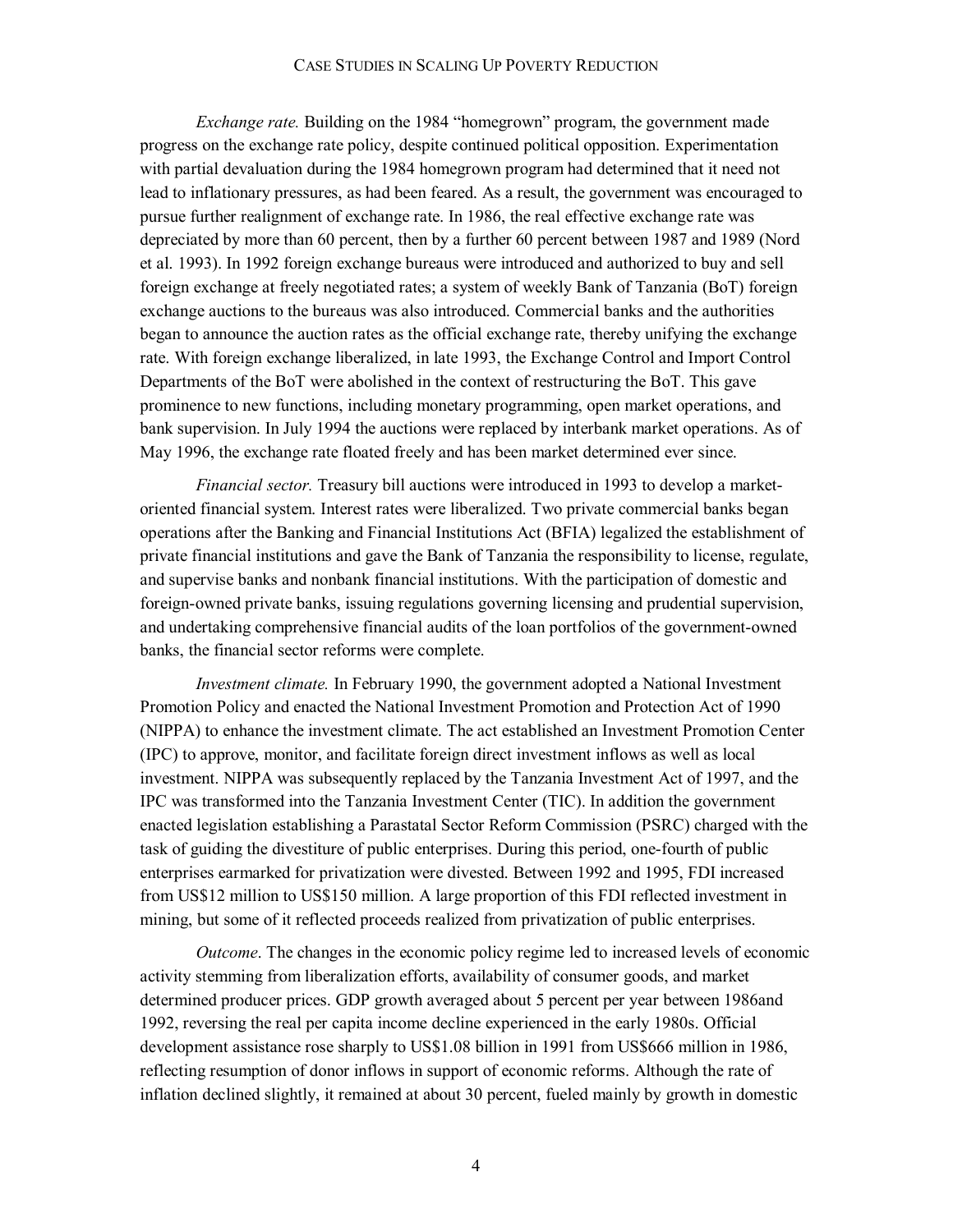credit reflecting lending to loss-making agricultural marketing boards and cooperative unions, which continued to exert influence.

#### Derailed Economic Reforms, 1992–95

 $\overline{a}$ 

Despite considerable progress on structural reforms and institutional restructuring, weakened leadership and commitment to further reforms saw the economic program derailed during the three years of President Mwinyi's second term due to. In particular, macroeconomic stability was not achieved mainly due to the government's inability to control credit expansion to public enterprises, massive tax exemptions, poor revenue collections, and tax evasion. The large increases in tax exemptions was symptomatic of corruption and governance issues. Meanwhile, gains made earlier in reducing inflation were reversed: inflation rose from about 22 percent in 1992 to 37 percent in 1994.

The government's waning commitment to reforms confirmed by its laxity in public finance management ran counter to the reform program objectives. This led to erosion in donor confidence and triggered suspension of adjustment disbursements from several donors, including the World Bank. GDP growth averaged less than 2 percent per year between 1991 and 1995, reversing real per capita GDP growth attained during the preceding six years. Because of poor economic management, the poverty simulations suggest that poverty might have increased by more than 40 percent between 1991 and 1994 (Demombynes and Hoogeveen, 2004, forthcoming).

The derailment of the program and weakened leadership led to loss of donor support and created an impasse in donor-government relations. The impasse led to the Helleiner process,<sup>1</sup> which had the objective of mediating between the government and its donors and facilitating restoration of relations. In its deliberations, the Helleiner process focused on aid effectiveness, government credibility and the government's ownership of the reform program.

The Helleiner process played a catalytic role in restoring government-donor relations. The short-term result of the initiative was to emphasize to the government that the macroeconomic program was indeed off track. But more importantly, the process initiated a more balanced framework for government-donor cooperation, provided a platform from which views might be expressed candidly, and through the independent monitoring group (IMG),  $^{2}$  established

<sup>&</sup>lt;sup>1</sup> The Helleiner process was an initiative of the Danish government in agreement with the Tanzanian authorities to evaluate Tanzania-donor relations during 1994. It was led by Professor Jerry Helleiner of the University of Toronto and a team of independent advisers on development cooperation issues. They included Professor Benno Ndulu (Tanzania), Professor Nguyuru Lipumba (Tanzania), and Professor Knud Erik Svendsen (Denmark)

 $2^2$  The independent monitoring group consists of two Tanzanians, Professor Samuel Wangwe (Consultant and the Chairperson) and Fadhili Mbaga (former Ambassador); the three non-Tanzanians include, Goran Anderson, from Sweden, (consultant and a retired SIDA official), Professor Rolf Hofmeier from Germany, (a retired academic and researcher), Professor Tony Killick from the U.K.,(a retired academic and researcher), and Emmanuel Tumusiime Mutebile (Governor Bank of Uganda).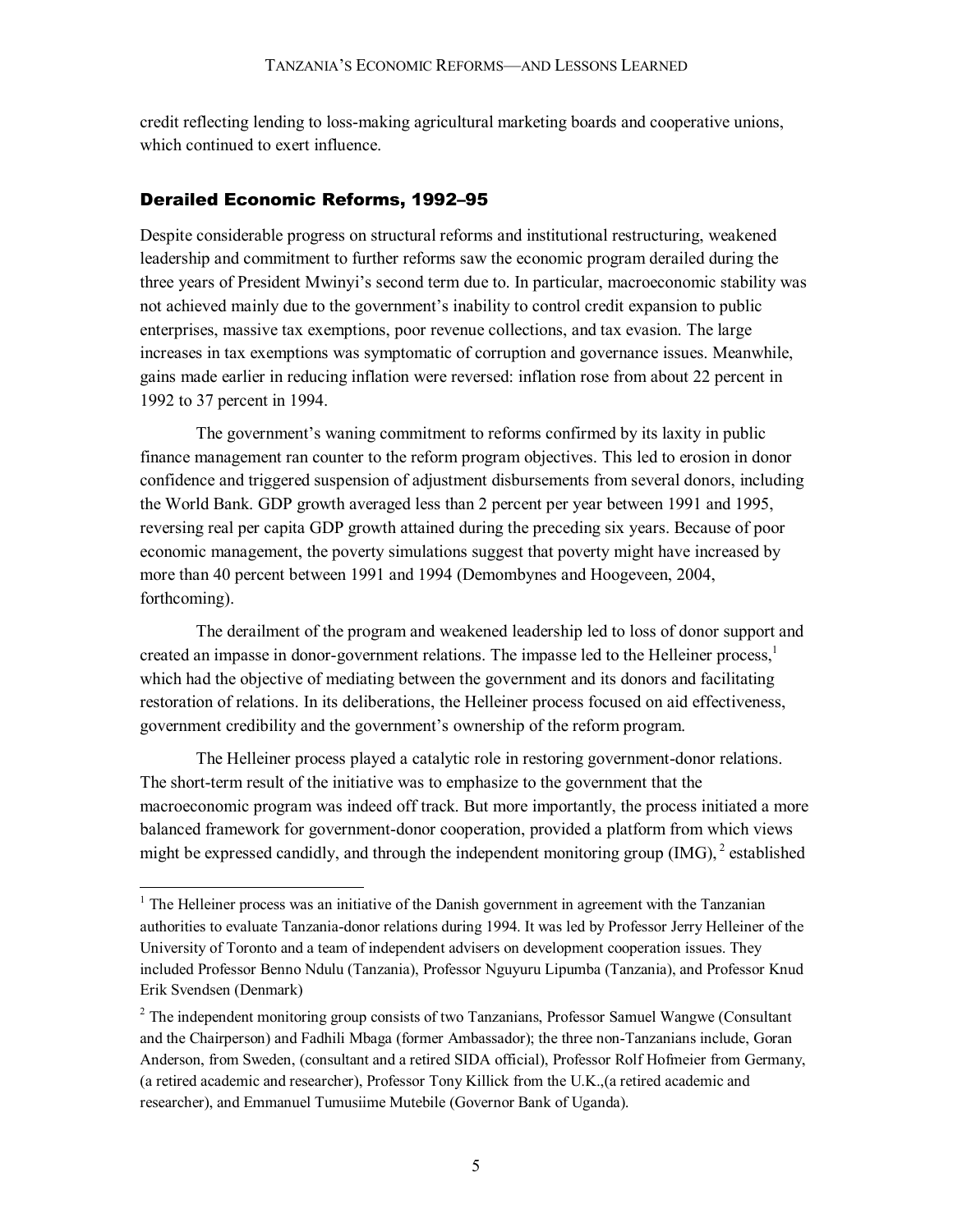an institutional mechanism for accountability. The process thus fostered transparency, enhanced cooperation, and underlined partnership between government and its donors, as evidenced through newly established consultative mechanisms and processes between the government and its development partners. For example, the government-led Tanzania Assistance Strategy (TAS) provides a framework for partnership and helps delineate the role of external resources for development. The annual government-led Public Expenditure Review (PER) and Medium-Term Expenditure Framework (MTEF) involve members of parliament, government officials, donor community, and civil society. The Poverty Monitoring System is implemented through technical working groups involving representation from a wide range of stakeholders. The IMG has institutionalized periodic evaluation of government and donor performance.

### Box: 2.1 The Independent Monitoring Group (IMG)--A Best Practice

The IMG was jointly appointed by the government and the donors in February 2002 to review progress in aid relationships and report to the next meeting of the Consultative Group in Tanzania. Its objective was to serve as a performance monitoring tool and an instrument of accountability on behalf of the government and its donors with respect to implementation of agreed terms of their development cooperation. The group consists of six independent observers, two Tanzanians from non-governmental institutions ( not affiliated to government or donors), a senior Ugandan official with experience in negotiations between government and donors. The other three include nationals of Sweden, Germany and the United Kingdom independent of their governments or donor agencies. The basis of the IMG stemmed from the Helleiner process discussed above, which was catalytic in mediating and restoring relations between the government and its donors in the early 1990s, when government-donor relations were characterized by tension and mistrust. Through the Helleiner process, it became clear that there was a need to ensure enhanced government leadership in the development agenda as well as transparency, accountability, and efficiency in aid delivery mechanisms. Subsequently, both the government and the donors agreed that monitoring processes and systems would be beneficial and would need to be institutionalized. Since the 1997, 1999, and 2000 Helleiner reports, the IMG has met once and has presented one evaluation report during the 2002 CG meeting in Dar-es-Salaam. Its findings indicated that commendable progress has been made in building partnerships between all stakeholders, and that progress is also being made towards harmonizing and streamlining aid delivery and management modalities. Since then, there has not been a CG meeting. It is hoped that the IMG will present another evaluation report when the next CG meeting is scheduled. In summary, the IMG has brought about some balance in government-donor relations and has institutionalized periodic evaluation of government as well as donor performance. The IMG has become an embodiment of an accountability framework for the government and its donors and an instrument to foster a partnership approach to development.

Furthermore, the Helleiner process prompted donors to examine their aid delivery mechanism and their approach in managing development assistance, and broadened the concept of stakeholders to include civil society. By doing so, it expanded the group of beneficiaries and monitors of the reform program. Overall, the process underscored the need for accountability on the part of both government and donors, and recognized the need to provide sufficient space to facilitate greater government ownership. Its culmination in the independent monitoring group, which became an instrument to monitor performance of both the government and donors on agreed actions to enhance the reforms, reflects the need for strong institutions that facilitate ownership and accountability.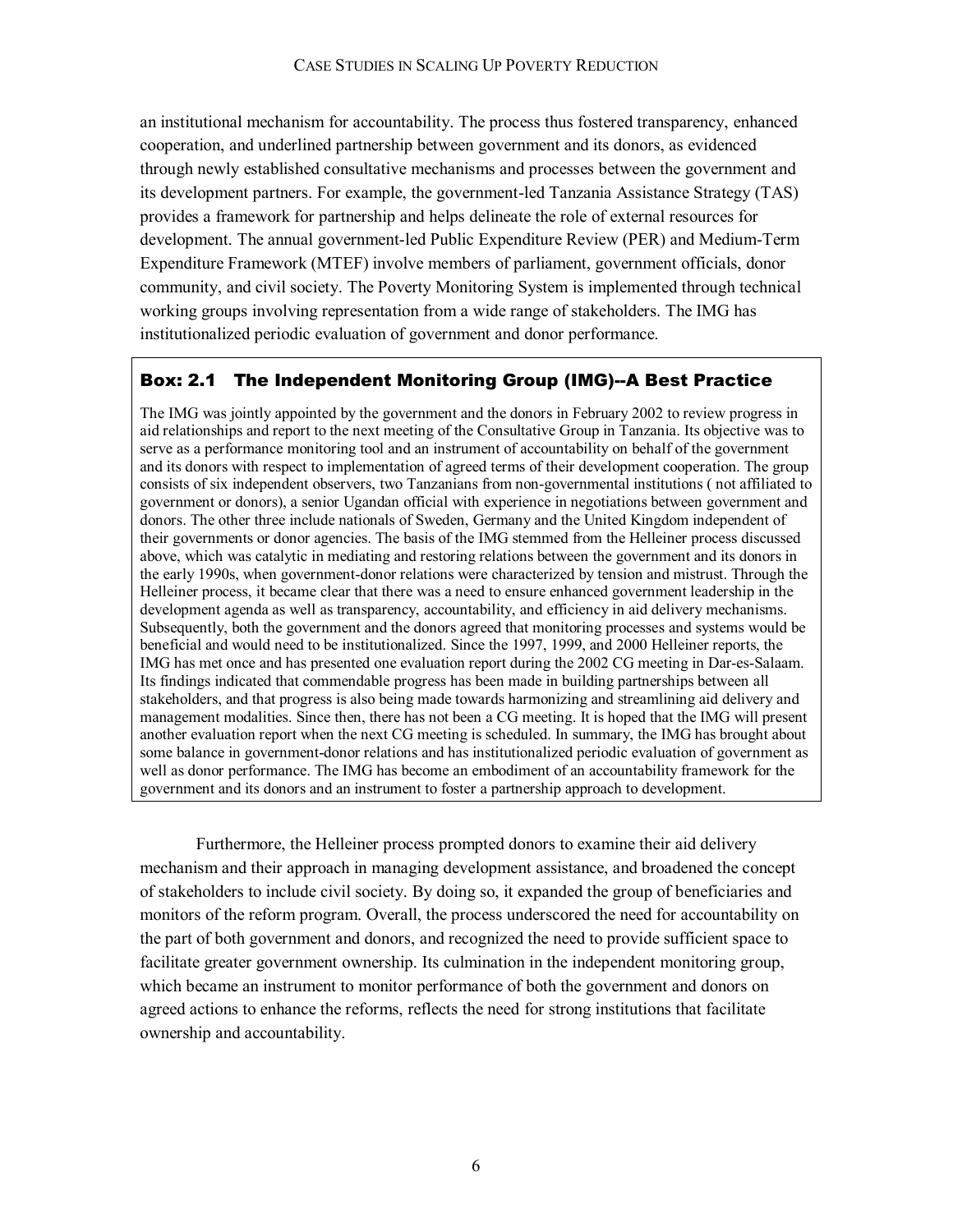#### Recovery and Successful Reforms, 1996–2004

When he assumed power in late 1995, president, Benjamin Mkapa made the achievement of macroeconomic stability a key objective of his administration. Tanzania's reform process has since been robust and successful: macroeconomic stability has been achieved, donor relations restored, and structural and institutional reforms accelerated.

*Macroeconomic stability.* The Mkapa administration from the outset pursued prudent fiscal management. By 2002, improved budgetary management procedures and operation of a cash budget system had reduced inflation from the 1995 level of about 27 percent to less than 5 percent. The cash budget ensured that it could only spend up to the equivalent of estimated revenue, plus any grants, for any given month. An integrated financial management system was introduced to foster coordination and collaboration among various ministries and the treasury, monitor expenditures, and enhance transparency in budget management.

To enhance revenue and address the problem of massive exemption and tax evasion, the government rationalized the tax system and improved tax administration through the strengthening of the Tanzania Revenue Authority. Value added tax was introduced to replace the cumbersome sales tax and broaden the tax base, and to minimize revenue leakage. The government eliminated sources of revenue differential on import tax rates between the mainland and Zanzibar, limited discretionary exemptions, and closed owner-operated bonded warehouses. In addition the government instituted legislative changes to allow prosecution of proven tax evaders.

Government revenue, excluding grants, improved from about 11.8 percent of GDP in 1993 to 13.5 percent of GDP in 1996. However, the revenue ratio to GDP declined to 12 percent in 1999. It has since stabilized around 13 percent. The overall deficit excluding grants improved from 7.5 percent of GDP to 2.8 over the same period (World Economic Outlook, 2003). During this period, GDP growth rate reached 6.3 percent in 2002, up from 3.6 percent in 1995, and growth in per capita GDP accelerated to 4.2 percent in 2002. As incomes improved, the number of households below the poverty line declined marginally from 38.6 percent in 1991-1992 to 35.7 in 2000-01. However, the decline in poverty has been more pronounced in Dar-es-Salaam, where poverty incidence declined from 28 percent to 18 percent over the same period. The modest decline reflects the impact of output contraction experienced during the first half of the1990s due to poor economic management.

The balance of payments improved significantly, largely because of the resumption of large donor inflows and export earnings—particularly from nontraditional exports such as gold, gemstones, and fish products. Overall gross foreign reserves rose from the equivalent of 1.6 months of imports at the end of December 1995 to more than 6 months of imports at the end of December 2002.

*Structural reforms.* About two-thirds of earmarked public enterprises on the structural front were divested. In the area of public utilities—electricity (Tanzania Electricity Supply Company) has been placed under management contracts and water (Dar es Salaam Water and Sewage Authority)—has been placed under a lease to a private company. To improve efficiency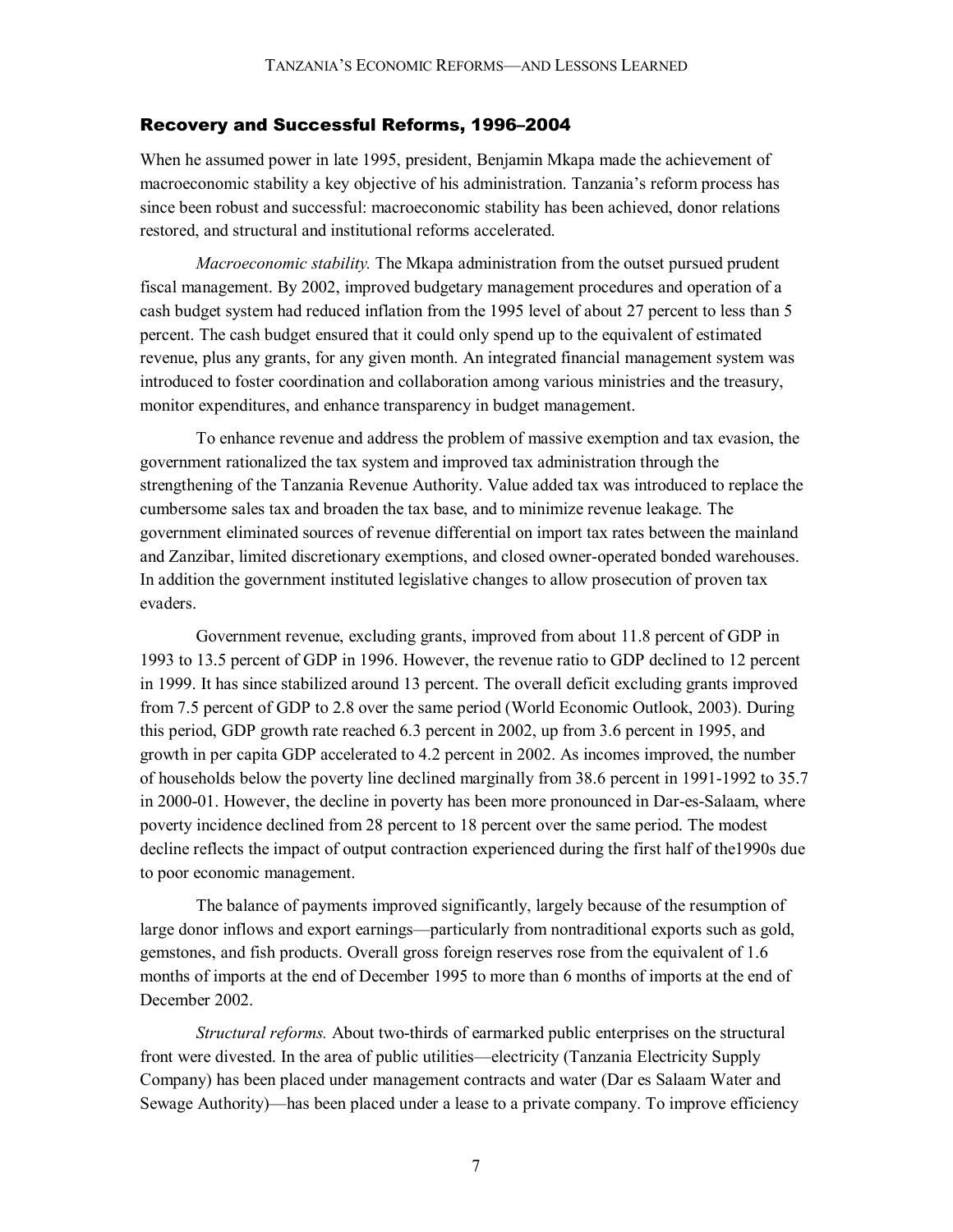in telecommunications the government allowed operation of private cellular telephones and divested 35 percent of the equity in the Tanzania Telecommunication Company Limited; it has leased the container terminal at the port of Dar es Salaam to a private company to enhance port services.

*Public service delivery*. The Mkapa government has implemented a number of initiatives to improve access, enhance quality and delivery of public service in education and health services. With respect to the education sector, the government redoubled it efforts to improve access to primary school education and enhance its quality through increases in sectoral budgetary allocations in line with the poverty reduction strategy within the context of Primary Education Development Plan (PEDP). With donor financial assistance, the government abolished school fees in 2001, established the Education Fund for children from poor families, and introduced a capitation grant for expenditures on learning and teaching materials and school administrative purpose.

On the health sector front, the government raised awareness of the health sector reform program through the Health Sector Development Program (HSDP). A coordination desk was established to promote private sector participation in health service delivery, the media were used to advocate health sector reforms, a national malaria medium-term strategic control program was adopted, and new anti-malarial drug policy adopting Sulfadoxine + pyrimethamine (SP) as a drug of first-choice was introduced and insecticide-treated nets (ITNs*)* implemented. To bolster efforts and measures under the program, the Ministry of Health set aside additional funds to 82 reforming district councils and recently expanded to cover all 121 councils*.*

*Governance.* The government accelerated civil service and pay reform with the objective of enhancing accountability, transparency, and efficiency within the civil service. Over the period 1992–93 to 1998, the number of civil servants was reduced from 355,000 to 264,000. At the same time, a performance enhancement system and a streamlined pay structure were introduced. To address corruption and governance-related issues, the president appointed a Presidential Commission of Inquiry against Corruption, which was led by Judge Joseph Warioba, a former prime minister and first vice president of the United Republic of Tanzania. The mandate of the commission included examining the state of corruption, identifying avenues and loopholes, establishing its causes, and recommending ways of curbing it.

*Investment climate.* The government has undertaken a number of measures to improve the investment climate. The most notable of these are the passage of Tanzania Investment Act of 1997(repealing the 1990 NIPPA) and of the 1998 Mining Act. The latter has had a far-reaching impact on establishing clear incentives for the mining industry in Tanzania. In addition the Tanzania Investment Center was established in the place of the Investment Promotion Center and mandated as a "one-stop" center to facilitate the process of setting up business operations in Tanzania.

The legal framework for FDI thus has become increasingly transparent. For example, foreign investment law protects against expropriation and guarantees investors' rights to repatriate profits, dividends, loan repayments, and fees. In 1999 a commercial court was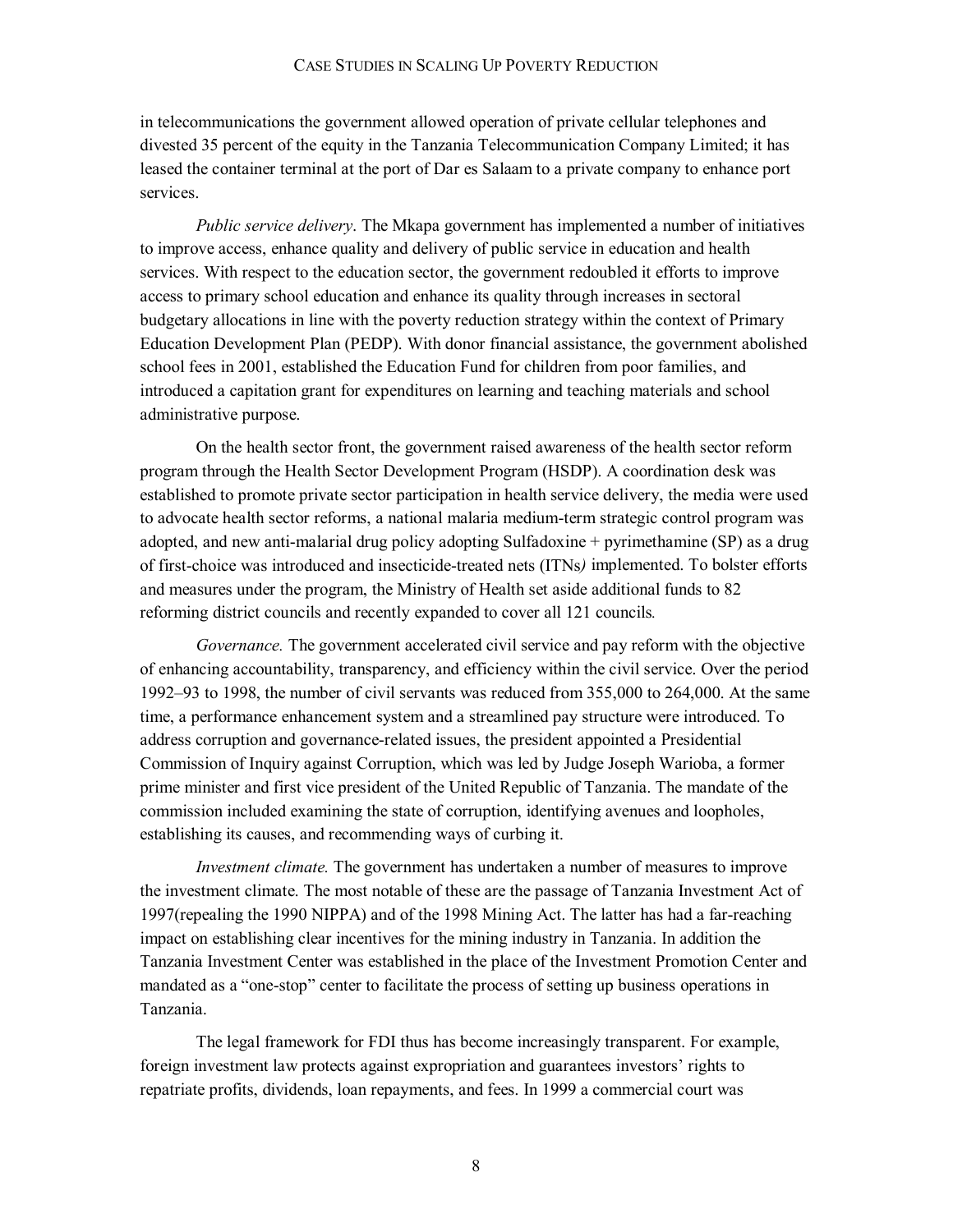established to expedite resolution of commercial disputes and to facilitate enforcement of legal contracts, with the aim of keeping the average period for case resolution to six months or less. Initiatives such as the Investors' Round Table (IRT) and the program for business environment strengthening in Tanzania (BEST) were instituted to seek investors' views and provide strategic focus for the government's efforts to create a conducive environment for private investment. In this context, President Mkapa meets biannually with chief executive officers (CEOs) of global companies interested in investing in Tanzania. Finally, the National Business Council and the Private Sector Foundation were established by local businesses, in conjunction with the government, to enhance public–private sector partnerships.

Despite some improvement in the legal and regulatory framework, many challenges remain (table 2).

| Country      | Number of procedures <sup>a</sup> | Duration <sup>b</sup> | Formalism index <sup>c</sup> |
|--------------|-----------------------------------|-----------------------|------------------------------|
| Kenya        | 25                                | 255                   | 3.09                         |
| Mozambique   | 18                                | 240                   | 4.48                         |
| South Africa | l 1                               | 84                    | 1.68                         |
| Tanzania     | 14                                | 127                   | 3.82                         |
| Uganda       | 16                                | 99                    | 2.60                         |

#### **Table 2 Contract Enforcement in Selected African Countries, 2002**

*Source:* World Bank

a. Covers all independent procedural actions mandated by law or court regulation that demand interaction between the parties or between them and the judge or court officer.

b. Measures the total of average duration of the procedure in calendar days, including duration until completion of service of process, duration of trial, and duration of enforcement.

c. The formalism index, which ranges from 0.0 to 7.0, is an index of the degree of formalism in the procedures to resolve disputes. The index measures substantive and procedural statutory intervention in judicial cases at lower-level civil trial courts.

## Impact of Economic Reforms and Poverty Reduction

#### Macroeconomic Stability

Tanzania has achieved considerable success in macroeconomic and structural adjustment since the mid-1990s. Reforms during the second half of the 1990s succeeded in reducing nonpriority government expenditures, as well as the overall deficit, which declined from 7.5 percent of GDP in 1993 to 3.1 percent of GDP in 1997. As macroeconomic stabilization was consolidated in the late 1990s, the government increased expenditure allocations to priority sectors, as reflected by the rise in the overall deficit, to facilitate growth and poverty reduction efforts (see table 3). The priority areas include education, health, water, agriculture, rural roads, land, and HIV/AIDSrelated interventions.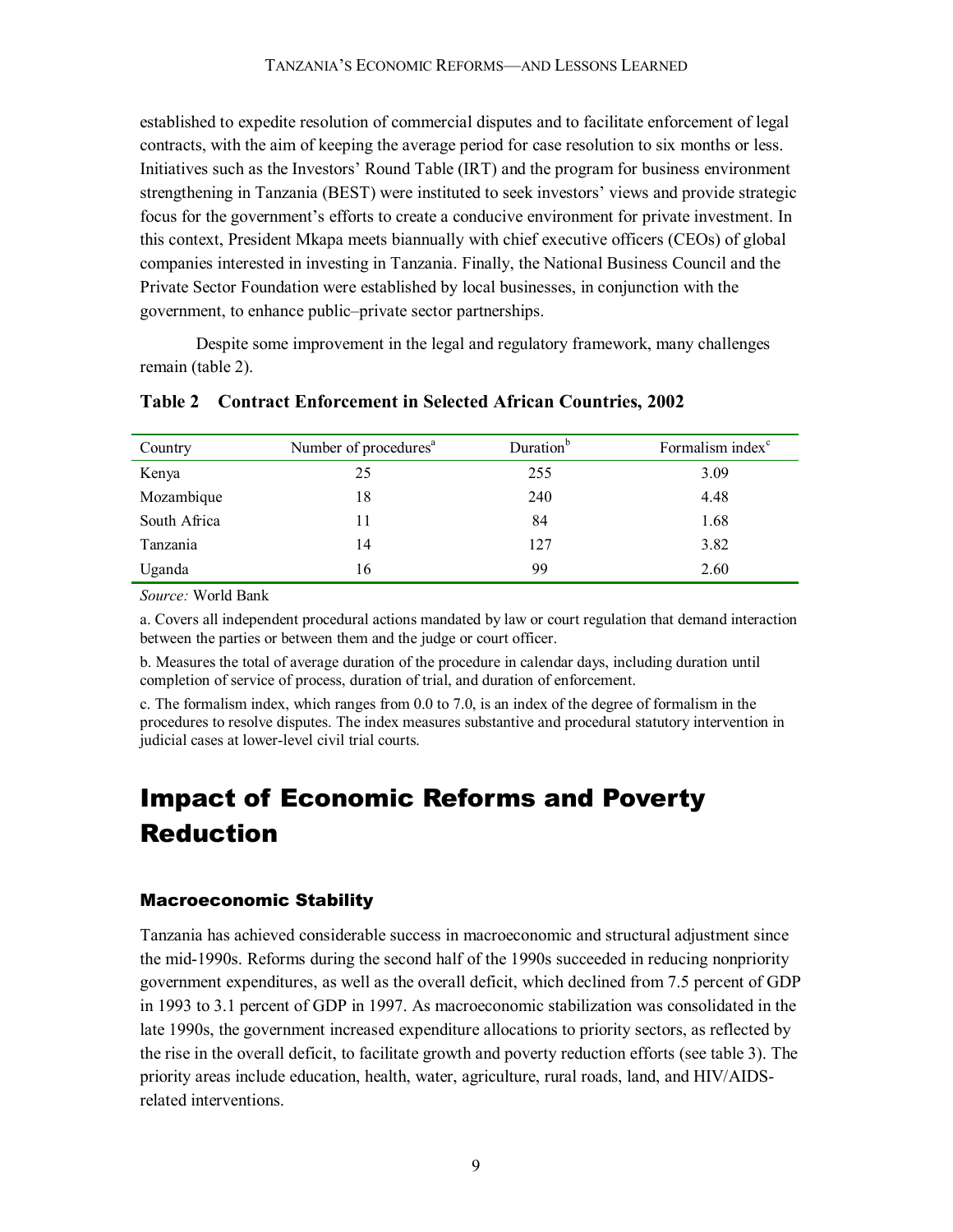The annual inflation rate declined from an average of 29 percent during 1993–95 to an average of 5 percent during 2000–02. The balance of payments improved significantly, reflecting large donor inflows and export earnings, notably from nontraditional exports such as gold, gemstones, fish products, and horticulture. Nontraditional export earnings rose from US\$183 million in 1993 to US\$697 million in 2002. In terms of share of total exports, nontraditional exports rose from about 49 percent in 1991 to 70 percent in 2001 and to 77 percent in 2002. This was in part due to the collapse, of post-1996, of world commodity prices of Tanzania's major exports—mainly coffee and cotton. Overall gross foreign reserves rose from the equivalent to 1.6 months of imports at the end of December 1995 to more than 6 months of imports at the end of December 2002.

| Table 3. Key Economic Indicators                |
|-------------------------------------------------|
| (percentage change uncless otherwise indicated) |

|                                                 | 1994   | 1995   | 1996   | 1997   | 1998   | 1999   | 2000   | 2001   | 2002   |
|-------------------------------------------------|--------|--------|--------|--------|--------|--------|--------|--------|--------|
|                                                 |        |        |        |        |        |        |        |        |        |
| Real GDP growth                                 | 1.6    | 3.6    | 4.5    | 3.5    | 3.7    | 3.7    | 5.6    | 6.1    | 6.3    |
| Real Per Capita GDP growth                      | $-1.3$ | 0.7    | 1.8    | 0.7    | $-0.6$ | 2.7    | 2.2    | 3.4    | 4.2    |
| Inflation                                       | 37.1   | 26.5   | 21.0   | 16.1   | 9.8    | 9.0    | 6.2    | 5.2    | 4.6    |
| Overall fiscal balance excl. grants in % of GDP | $-5.9$ | $-5.4$ | $-2.8$ | $-3.1$ | $-6.0$ | $-8.1$ | $-5.6$ | $-6.3$ | $-8.3$ |
| Overall fiscal balance incl. grants in % of GDP | $-3.1$ | $-3.3$ | 0.2    | 0.2    | $-1.6$ | $-3.3$ | $-1.7$ | $-1.6$ | $-2.7$ |
| FDI in US\$ millions                            | 50.0   | 150.0  | 148.5  | 157.8  | 292.7  | 517.4  | 463.4  | 327.2  | 283.8  |
| Official reserves in months of imports          | 1.9    | 1.6    | 2.7    | 3.2    | 4.5    | 5.2    | 6.2    | 6.8    | 7.9    |
| External public debt in % of GDP                | 147.6  | 130.0  | 116.6  | 103.0  | 91.5   | 80.4   | 72.7   | 67.3   | 68.6   |

*Source*: World Economic Outlook 2003.

Tanzania's achievements resulted from a critical mass of reforms undertaken over a period of more that 15 years, as described elsewhere in this report. Consolidation of fiscal management during the late 1990s, liberalization of the financial sector and the external current account, and the partial liberalization of capital account led to a significant improvement in the investment climate. A combination of appropriate economic policies and improvement in the investment climate stimulated economic activities and led to an increase in real income and a reduction in poverty.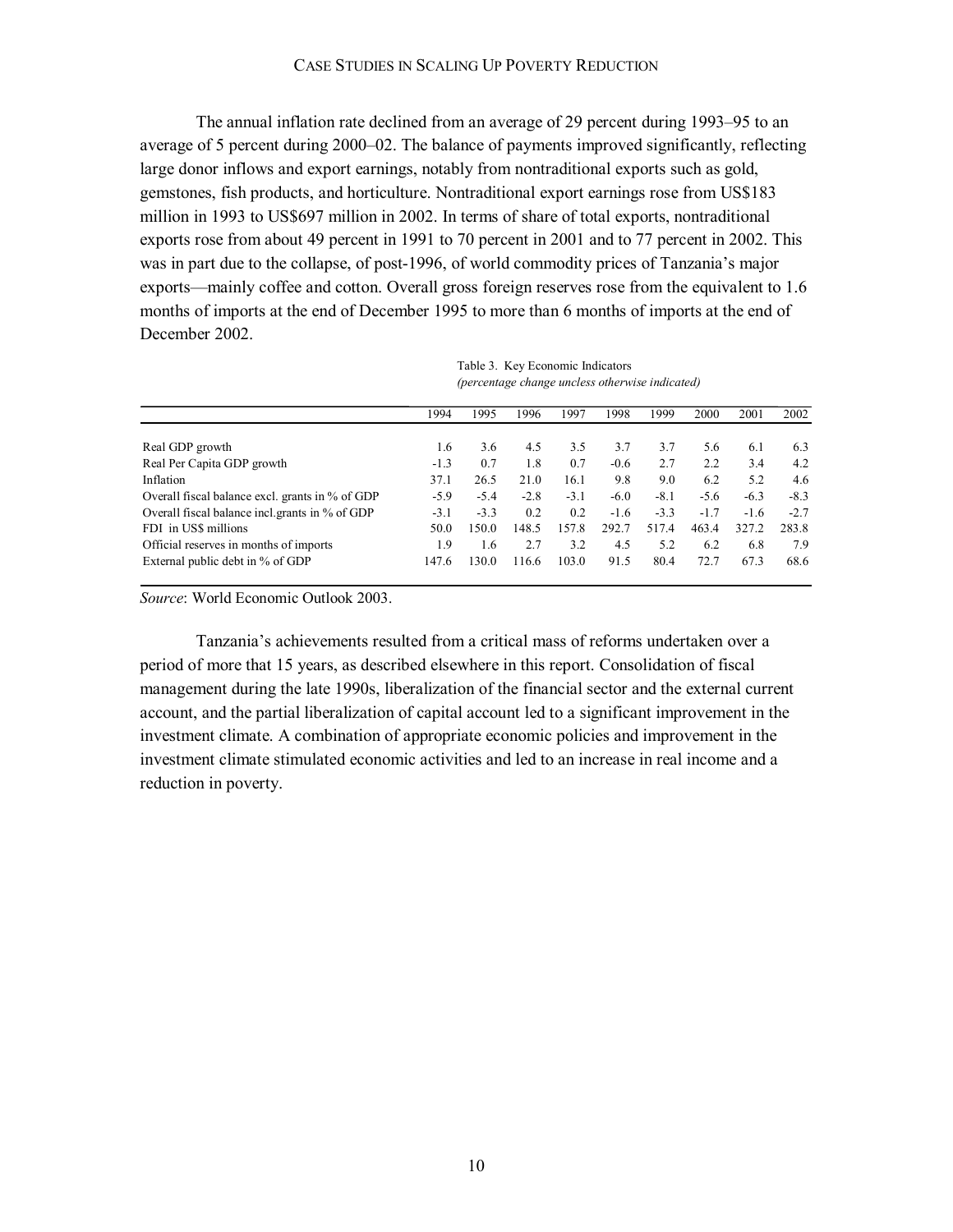#### Figure 2 Real per Capita GDP Growth and Poverty in Tanzania



Real Per Capita GDP Growth

Real GDP growth averaged 4.8 percent during 1997–2002, compared to 2.7 percent during 1990–95. According to the IMF (2003), the faster growth observed during this period was due largely to improvement in total factor productivity reflecting the effect of structural reforms, including the liberalization of agricultural production and marketing. Real GDP per capita growth rose to 4.2 percent in 2002 from 0.7 percent in 1995, reflecting prudent economic management. As income rose, between 1995 and 2001, poverty declined, it is estimated to have fallen further (figure 2 and box 3). Poverty studies conducted between 1995 and 1996 suggest that the longterm poverty trend has been declining (Sarris and Tinios 1995, Ferreira 1996), but the extent to which . poverty declined over this period is subject to debate, given the non-comparability of the underlying data of the two studies. The most recent Household Budget Survey (HBS) (2000–01) estimates poverty to have declined significantly between 1994 and 2002. Progress in poverty reduction has been more pronounced in urban areas, in particular Dar es Salaam, than it has been in rural areas (see box 3). However, income inequality is widening, as demonstrated by the rise in the Gini coefficient from 0.30 in 1991–92 to 0.34 in 2000–01 in Dar-es-Salaam, and from 0.33 to 0.34 in the mainland Tanzania during the same period (HBS 2000-01).

*Source: World Economic Outlook* 2003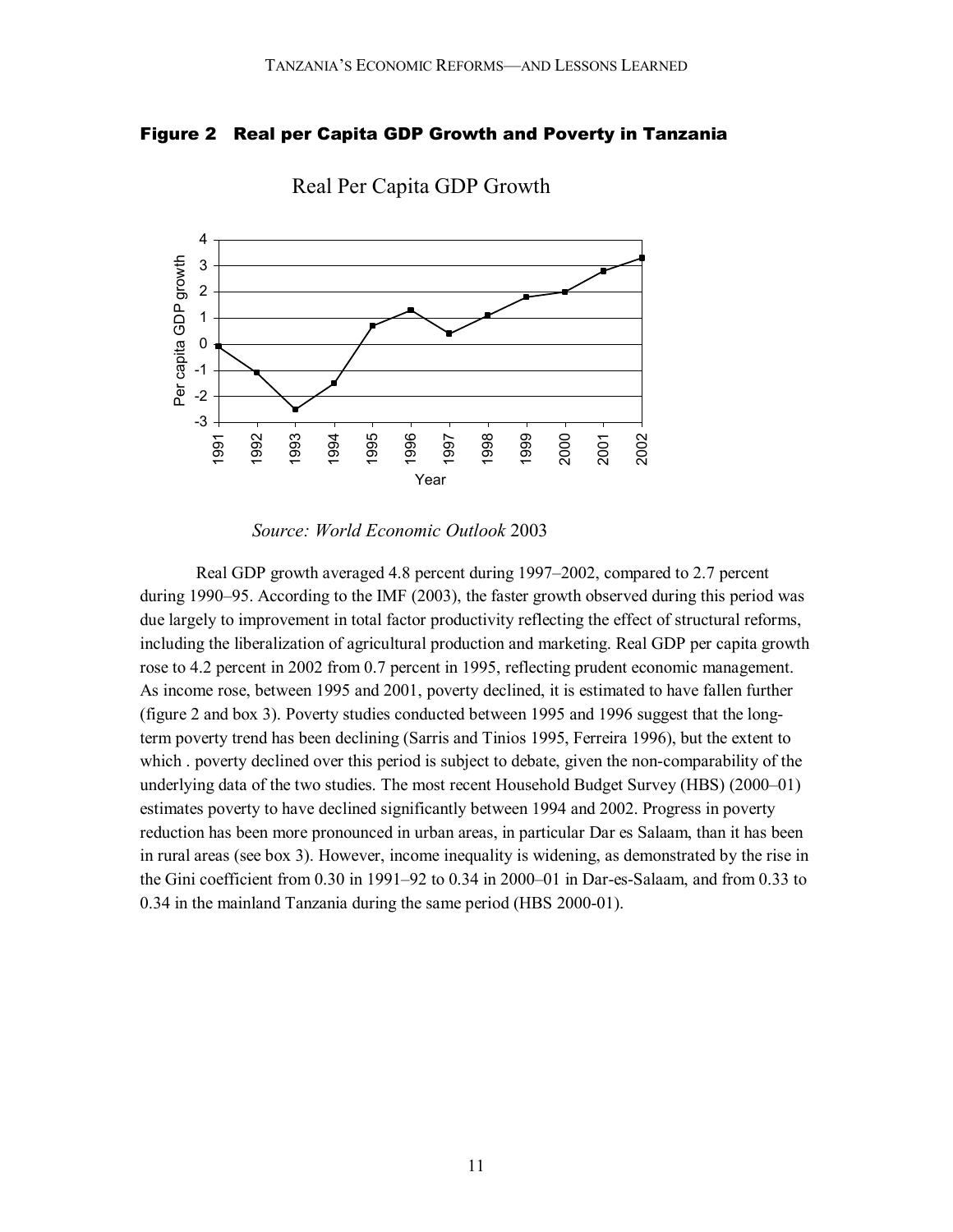#### Box. 3 Economic Reforms and Poverty Reduction

Poverty studies conducted between 1983 and 1991 have argued that poverty has been declining for most of the post-1986 period (Sarris and Tinios 1995, Ferreira 1996), but the non-comparability of the underlying data mean that the findings . of these studies are subject to debate. The 1991-92 and 2000-2001 HBS data are comparable and provide an opportunity to assess the impact of economic growth on household consumption and poverty levels at the national level. The results of the two HBSs surveys show a small and statistically insignificant decline in the headcount rate (from 38.6 percent in 1992 to 35.7 percent in 2001) at the national level. However, poverty in Dares Salaam dropped significantly, from 28.1 percent in 1992 to 17.6 percent in 2001. However, it should be understood that the survey data offers only two snapshots in time and fails to represent the full evolution of poverty over the course of the intervening nine years. As the early 1990s are characterized by economic contraction (figure 2), the changes in poverty do not give a full account of the benefits of economic growth in the post 1994 period. A plausible pattern for the evolution of poverty during the 1990s is that poverty first increased during the period of economic stagnation that ended in 1994 and only declined, once rapid growth was achieved in the second half of the decade.

Using HBS data and per capita growth figures, Demombynes and Hoogeveen (2004) simulated poverty trajectories. Under a number of scenarios over the 1990s, poverty rates were demonstrated to have followed a U-pattern, increasing to over 40 percent or higher in 1994 and then dropping to below 36 percent in the 2000/01 survey. In urban areas, where per capita growth has been highest, the highest reduction in poverty occurred. Poverty decomposition analysis suggests that the poverty-reducing impact of growth has been partly offset by increasing inequality, particularly within Dar es Salaam. The simulation projections further suggest that poverty is likely to have dropped further in the post 2001 period.

Source: Hoogeveen (2004).

#### Investment Climate

*Openness.* Tanzania has continuously liberalized its trade regime, as demonstrated by the improvement in the IMF's trade restrictiveness ratings for Tanzania. Apart from Uganda, the simple average tariff in Tanzania is lower in comparison to other comparator countries, for example, 30 percent in India, 17 percent in Pakistan, and 19 percent in Kenya.

|          | 1997 | 1998          | 1999          | 2000          | 2001          | 2002         | 2003 |  |
|----------|------|---------------|---------------|---------------|---------------|--------------|------|--|
|          |      |               |               |               |               |              |      |  |
| India    | 10   | 10            | 10            | 10            | 8             | 8            | 8    |  |
| Kenya    | 6    | $\mathfrak b$ | $\mathfrak b$ | $\mathfrak b$ | $\mathfrak b$ | <sub>0</sub> | b    |  |
| Pakistan | 8    | 8             | 7             | 7             |               | <sub>b</sub> | b    |  |
| Tanzania |      |               | b             | $\mathfrak b$ | C             | C            |      |  |
| Uganda   |      |               |               |               |               |              |      |  |

#### **Table 4 Trade Restrictiveness Ratings**

*Note*:  $1 = \text{most open}$ ;  $10 = \text{most restrictive}$ .

*Source*: IMF staff calculation, 2003.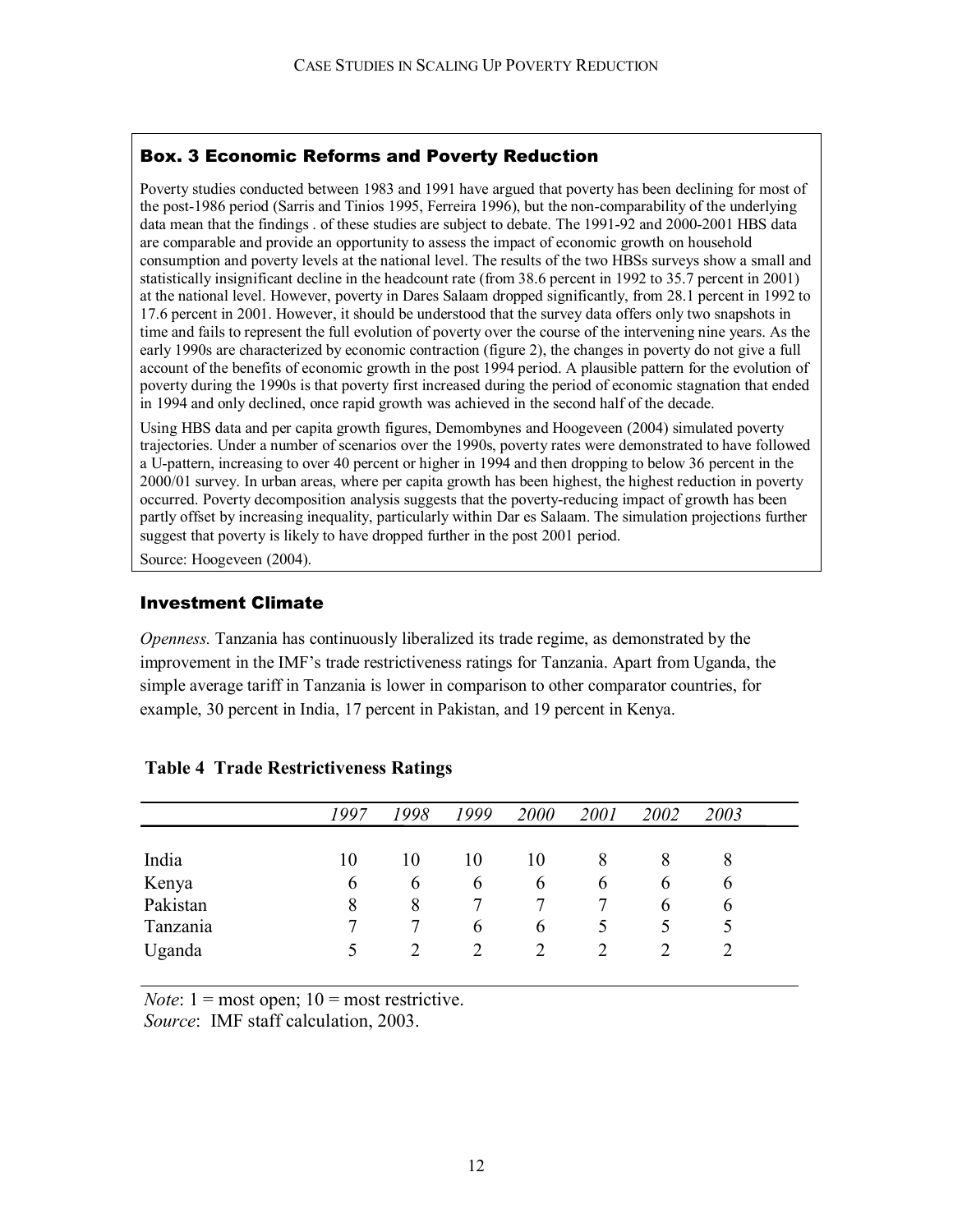#### TANZANIA'S ECONOMIC REFORMS—AND LESSONS LEARNED

*Foreign direct investment* rose to higher levels, particularly in the second half of the 1990s, from US\$150 million in 1995 to US\$517.4 million in 1999 due to a combination of factors described earlier in the report. This is evidenced by the increase in Tanzania's share of FDI flows to Africa, from 1.1 percent of GDP in 1997 to 3.5 percent of GDP in 2001. This compares favorably with other countries in the region (see table 5). FDI inflows to Tanzania averaged US\$330 million between 1997 and 2002.

About 40 percent of FDI is related to the mining sector, reflecting the low cost of gold production in Tanzania as well as the generous tax incentives offered under the 1998 Mining Act. Total investment in gold mining is now nearly US\$ 2 billion. In 2002, gold exports accounted for nearly 40 percent of Tanzania's total exports, making the country one of the leading gold exporters in Africa. The first large-scale mine began operations in November 1998 after the enactment of the Mining Act in early 1998. It has since been by three other large-scale mines operated by multinational corporations. The four corporations involved are: AngloGold, Barrick, Resolute, Placer Dome, and Ashanti.. A fifth mine is expected to become operational during 2004. According to the Ministry of Energy and Minerals, the large mining companies are estimated to have produced nearly 1.5 million troy ounces of gold in  $2003^3$ ; they are expected to produce 1.7 million troy ounces of gold during 2004 in view of higher gold prices (EIU 2004).

|              | 1997 | 1998 | 1999 | 2000 | 2001 |  |
|--------------|------|------|------|------|------|--|
| Kenya        | 0.4  | 04   | 0.4  | 0.5  | 1.3  |  |
| Mozambique   | 1.9  | 5.4  | 9.3  | 3.7  | 5.1  |  |
| South Africa | 2.6  | 04   | 1.1  | 0.7  | 6.3  |  |
| Tanzania     | 11   | 21   | 21   | 51   | 3.5  |  |
| Uganda       | 2.6  | 29   | 39   | 42   | 4.0  |  |

Table 5. FDI Inflows, Percent of GDP, 1997–2001

*Source:* IMF staff estimates.

 $\overline{a}$ 

Large-scale mining is not, relative to output, a large employer given the capital-intensive method of production: the four companies operational in Tanzania have created only an estimated 7,000 jobs. However, liberalization of the mining sector has also provided economic opportunities to artisanal or small-scale mining, filling an important role in the alleviation of rural poverty. A 2001 USAID sponsored study found that that artisanal mining activities in rural mining areas contributed significantly to rural job creation, raised income, and reduced poverty (Phillips et.al 2001). The study found that the basic income earned in mining towns was six times higher than the average wage from farm labor. It also highlighted the important secondary economic activities that arose around the small-scale mining industry: for every job created in small-scale mining, three associated jobs were created in shops and services. A 1995 sectoral baseline finding by Tan Discovery (1996) indicated that 550,000 people were employed in artisanal mining at the peak of the boom that occurred that year. The study estimates that there

<sup>&</sup>lt;sup>3</sup> Interview-- Mr. Patrick Rutabanzibwa, Permanent Secretary, Ministry of Energy and Minerals, March 17, 2004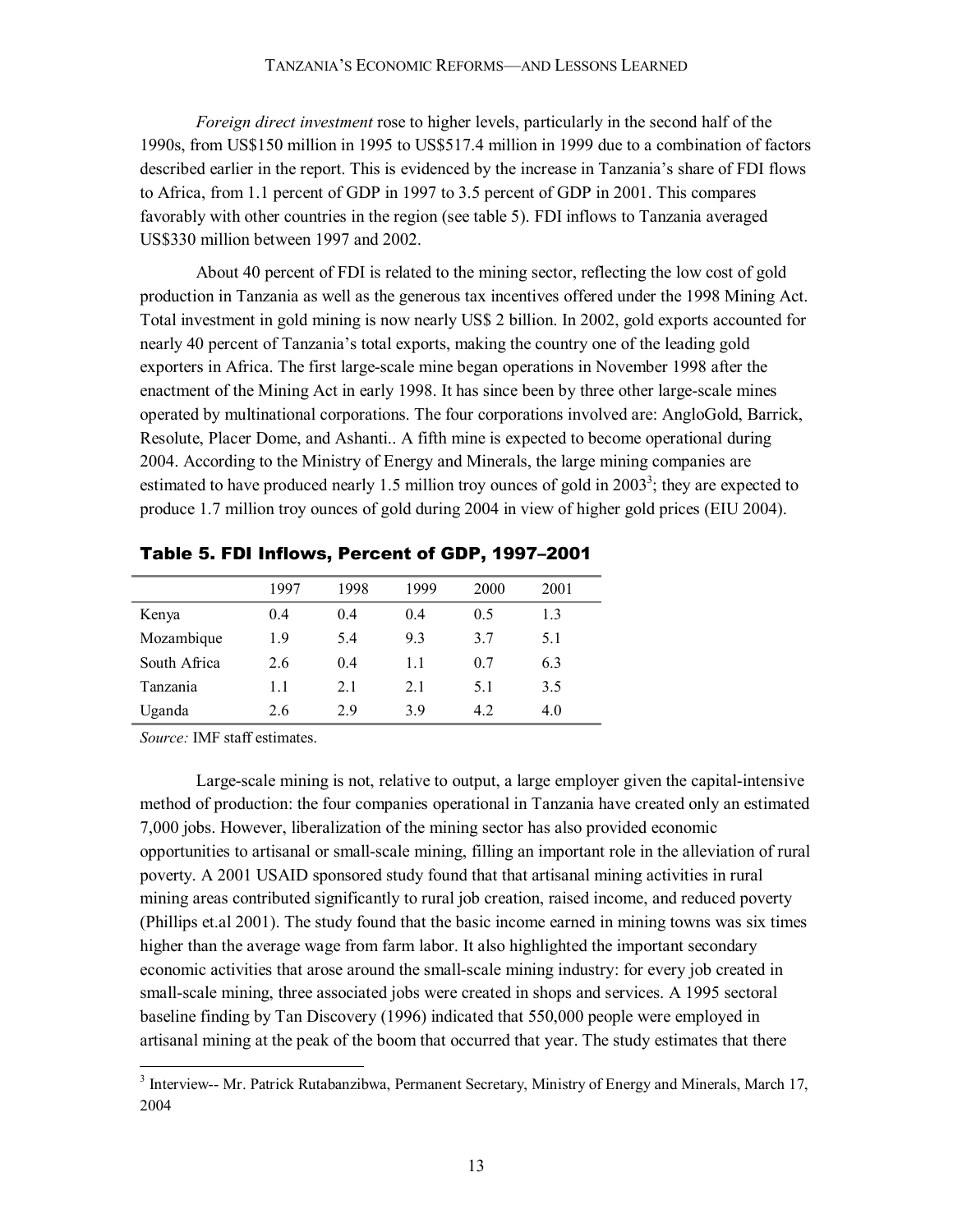were only 1.1 million middle salaried jobs in Tanzania at the start of the boom, and that within six years, artisanal mining had increased this number by 46 percent. The study concluded that no other sector or job creation program has injected dispersed incomes into rural areas, stimulated

|                               | 1995   | 1996 | 1997 | 1998 | 1999 | 2000 | 2001 | 2002 |
|-------------------------------|--------|------|------|------|------|------|------|------|
|                               |        |      |      |      |      |      |      |      |
| Gross Domestic Product (mp)   | 3.6    | 4.5  | 3.5  | 3.7  | 3.7  | 5.6  | 6.1  | 6.3  |
| Agriculture                   | 6.6    | 4.5  | 1.5  | 2.3  | 4.9  | 3.9  | 6.5  | 5.8  |
| Crops                         | 8.1    | 5.0  | 0.7  | 2.3  | 5.6  | 3.6  | 7.3  | 6.3  |
| Fishing                       | 4.0    | 4.1  | 3.8  | 3.5  | 3.2  | 6.5  | 7.3  | 6.5  |
| Secondary                     | $-0.8$ | 5.8  | 5.9  | 8.6  | 5.5  | 6.7  | 6.4  | 8.5  |
| Mining and Quarrying          | 11.7   | 9.6  | 17.1 | 27.4 | 9.1  | 13.9 | 13.5 | 15.0 |
| Manufacturing                 | 1.6    | 4.8  | 5.0  | 8.0  | 3.6  | 4.8  | 5.0  | 8.0  |
| Tertiary                      | 2.7    | 3.7  | 3.1  | 4.3  | 5.3  | 6.0  | 5.7  | 6.4  |
| Trade, hotels and restaurants | 3.5    | 3.5  | 5.1  | 4.7  | 6.0  | 6.5  | 6.7  | 7.0  |

**Table 6 Gross Domestic Product: Percentage Annual Growth Rate by Sector** 

Source: IMF, 2004

 $\overline{a}$ 

cash flow, and reduced rural poverty on this scale.

Second to mining, the manufacturing and services sectors together account for 35 percent of the FDI inflows. FDI in the financial sector grew rapidly after the liberalization of banking and nonbanking financial services.

*Strengthening property rights.* The reforms have also addressed land ownership issues. For example, the processing of applications for urban land has been reduced from five years to within one month of submission of the application. The title deed process has been reduced from 10 years to two months between the offer of the title and its registration. Progress has also been made on the issue of access to village land. Under the Village Land Act (5) of 1999, a deed should be issued by a village council within two months of application. Issue of the deed has in the past taken as long as 10 years. The Land Act (4) has also been amended to reflect the concerns of the Tanzania Bankers Association regarding the use of land as collateral for bank lending. $4$ 

*Infrastructure.* Some progress has been made in telecommunications and transport, although the high cost and unreliability of power are major impediments (see Table 7). The number of cellular telephone operators rose from one to five between 1994 and 2002, despite the withdrawal of one company, Tritel, at the beginning of 2001. The number of cellular phones in use increased from one per 1,000 people in 1997 to 12 per 1,000 people by 2001 (World Bank 2004b). The number of fixed telephone lines rose only marginally during the same period, reaching a level of about four lines per 1,000 people, in 2001. Access to the Internet and use of

<sup>&</sup>lt;sup>4</sup> Electronic communication from Ms. S.T. Sijaona, Permanent Secretary, Ministry of Lands, 22 March 2004.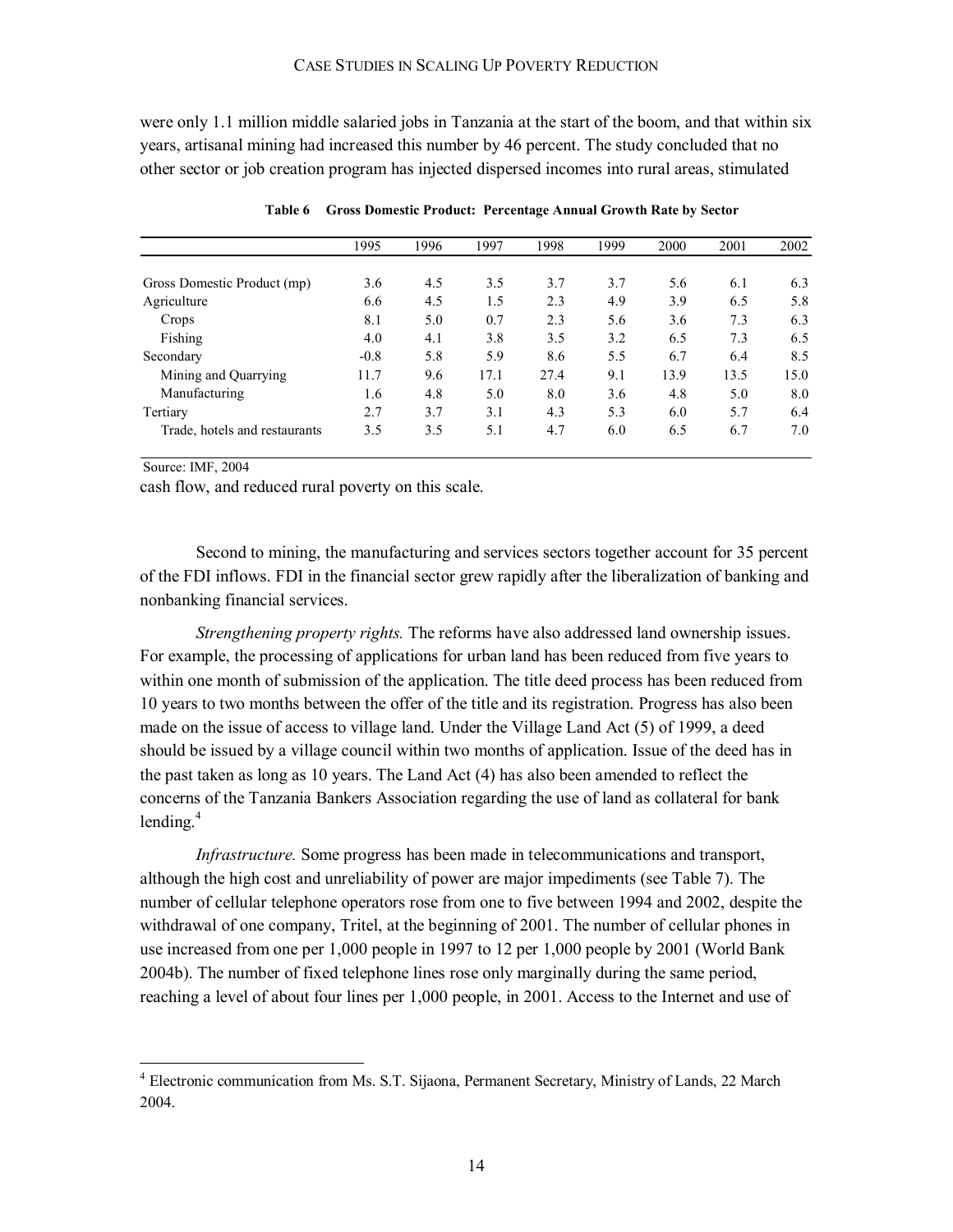computers also is rapidly spreading. In a speech to Parliament on 12 February 2004, President Mkapa noted that in all but three regions of Tanzania Internet services are available.

Between 1995 and 2003, 249 kilometers of tarmac roads were constructed and 68 kilometers of roads were rehabilitated or expanded in order to enhance market accessibility through the road network. A major bridge was constructed across the Rufiji River, connecting Dar es Salaam and the southeastern part of the country, a cashew nut–producing area. The government has budgeted to provide about US\$2 million per month for the next two years for further road repair or construction of targeted roads.

|          | <i>Telecommunications</i> | <b>Transport</b> | Power |
|----------|---------------------------|------------------|-------|
| China    | 17                        | 19               | 28    |
| Kenya    | 44                        | 37               | 49    |
| Pakistan | 9                         | 10               | 39    |
| Tanzania | 12                        | 23               | 59    |
| Uganda   |                           | 23               | 44    |

#### **Table 7 Share of Firms Reporting that Infrastructure Is a "Major" or "Severe" Impediment to Business Operations (Percent)**

*Source:* World Bank (2004), preliminary draft.

 $\overline{a}$ 

In addition to enhancing the investment climate and generating revenue for the Tanzanian treasury, the privatization of public enterprises has delivered other benefits. Investment made by the new owners in new technology and training has seen the divested enterprises increase production and improve employee skills. Consumers have benefited from an increased supply of quality goods and competitive pricing, and the divestiture program has also contributed to the development of the capital markets, providing Tanzanian investors with the opportunity of making local equity investment.<sup>5</sup>

Examples of the successful privatization of public enterprises include the leasing of the Dar es Salaam container terminal to a private company (see Table 8). This has improved the port's competitiveness by enhancing its productivity and efficiency: The number of days needed to clear imports through customs has been reduced by more than half, from 32.7 days in 2000 to 14 days in 2003 (Parastatal Sector Reform Commission, 2003)

<sup>&</sup>lt;sup>5</sup> Key companies floated on the Dar-Es-Salaam Stock Exchange to date include Tanzania Breweries Ltd, Tanzania Cigarette Company, Tanzania Tea Packers, Tanzania Oxygen Limited, Dar-Es-Salaam Airport Handling Company, and Simba--a cement company.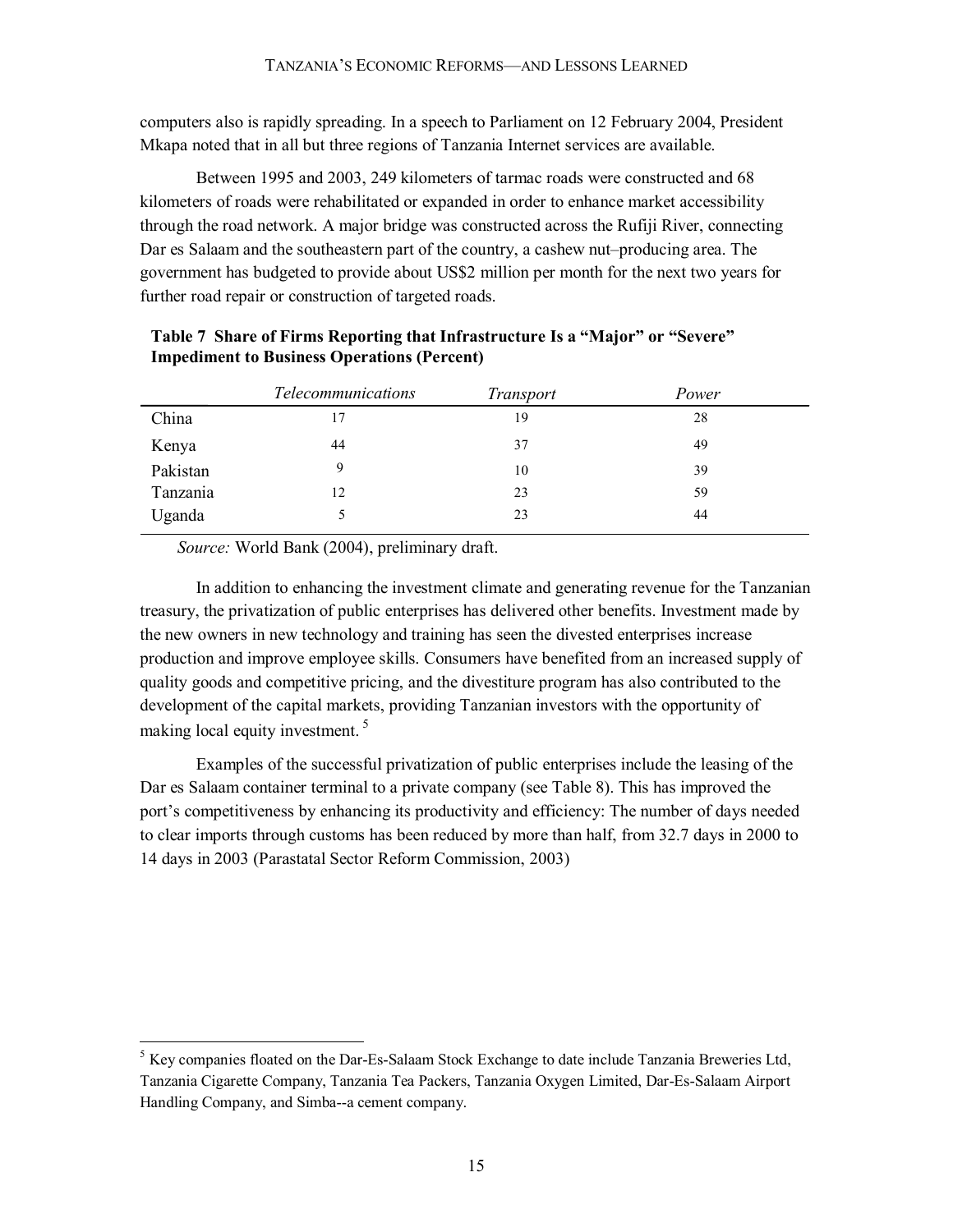|                                                         | 2000  | 2001  | 2002  | 2003  |
|---------------------------------------------------------|-------|-------|-------|-------|
|                                                         |       |       |       |       |
| Number of containers units handled per year (thousands) | 123.0 | 149.0 | 166.0 | 200.0 |
| Productivity <sup>a</sup>                               | 10.0  | 14.7  | 16.8  | 20.0  |
| Days to clear a container from the port                 | 32.7  | 19.1  | 19.8  | 14.0  |
| Royalties to Tanzania Harbours Authority (US\$ million) | 3.6   | 119   | 13.7  | 16.5  |
| Taxes and levies to government (US\$ million)           |       | 6.3   | 8.4   | 11.5  |
|                                                         |       |       |       |       |

#### **Table 8 Tanzania International Container Terminal Services Ltd.**

*Source:* Parastatal Sector Reform Commission. a. Measured by the number of containers handled by each container crane per hour.

Productivity, as measured by the number of containers handled by each container crane per hour (cph), increased by 100 percent, from 8–10cph in 1999 to 16.8cph in 2002. The number of ships in the port has increased by more than 40 percent, and those ships are spending fewer hours in port and paying less in wharfage charges. Improvement of the port operations has also resulted in an increase in the royalties paid to the Tanzania Harbours Authority and in the taxes and levies paid to the government. Despite this progress, however, there remains much room for further improvement: the port and customs delays suffered by enterprises in Tanzania are considerably longer than those endured by enterprises in comparator countries (see Table 9).

### Table 9. Median Number of Days to Clear Customs, 2003

|                                                | Imports | Exports |  |  |  |  |
|------------------------------------------------|---------|---------|--|--|--|--|
| China                                          | 5       | 3       |  |  |  |  |
| India                                          |         | 3       |  |  |  |  |
| Kenya                                          | 7       | 4       |  |  |  |  |
| Pakistan                                       | 10      | 5       |  |  |  |  |
| Tanzania                                       | 14      |         |  |  |  |  |
| Uganda                                         | 4       | 2       |  |  |  |  |
| Source: World Bank (2004), Preliminary report. |         |         |  |  |  |  |

The privatization of Tanzania Breweries Limited (TBL) was similarly successful in turning around the company, increasing its market value from US\$50 million in 1993 to about US\$470 million in 2003 (see Table 10). Within nine years of becoming a private company, TBL quadrupled its production capacity, from 525,000 hectoliters in 1993 to 2,050,000 hectoliters in 2003. It furthermore increased the market share of its products from 25 percent in 1992 to about 98 percent in 2003, and turnover increased from 22 billion Tanzanian shillings (TSh) in 1993 to TSh

160 billion in 2003. The improvement in TBL's operations has contributed significantly to government revenue (about 1 percent of GDP), skills development of TBL employees, and enhanced employee earnings. In addition, the new TBL contracts out all noncore activities to private companies, thereby creating employment.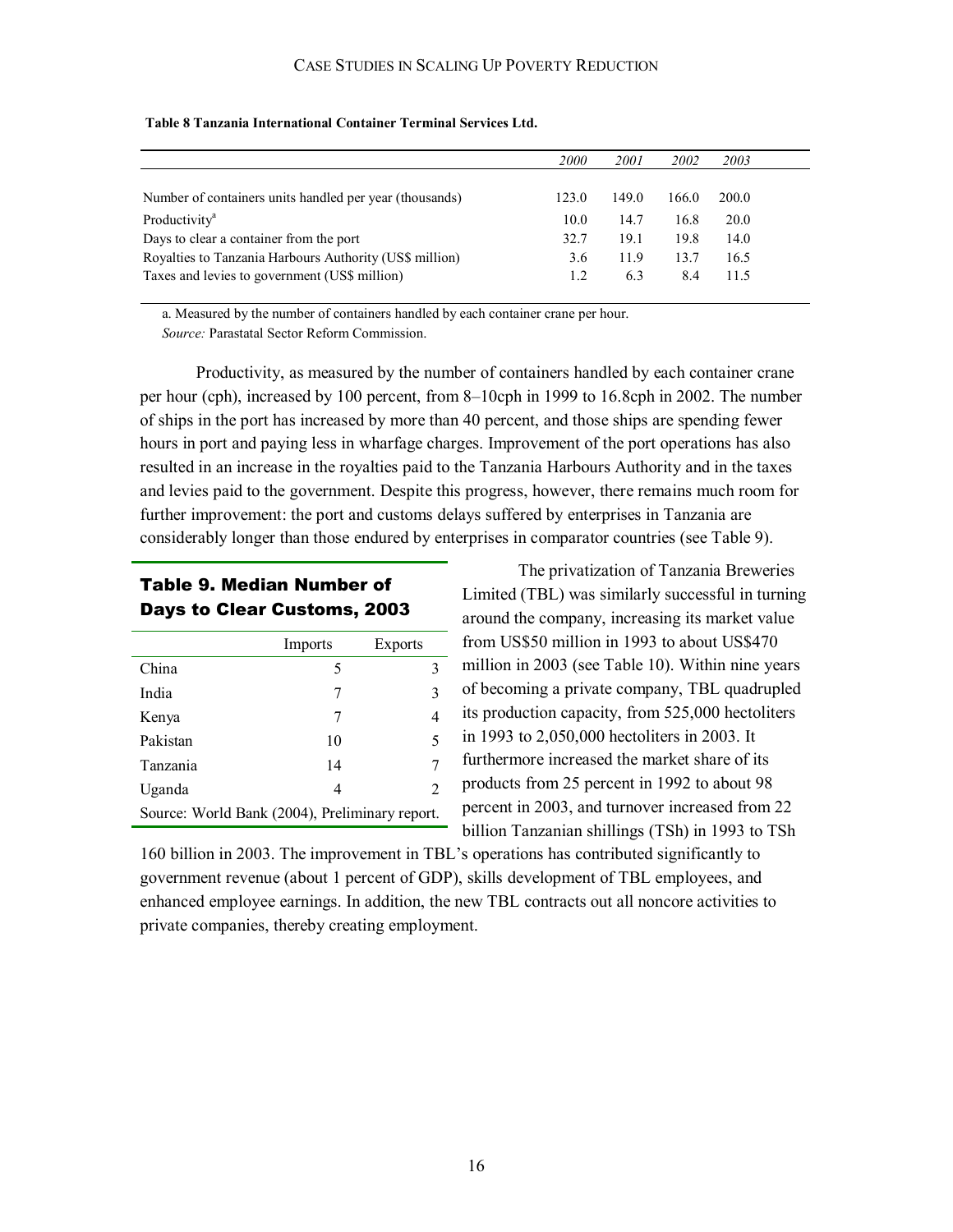#### **Table10. Tanzania Breweries Limited**

|                                        | 1993     | 1994     | 1995 | 1996  | 1997  | 1998  | 1999                          | 2000  | 2001  | 2002  |  |
|----------------------------------------|----------|----------|------|-------|-------|-------|-------------------------------|-------|-------|-------|--|
| Production, hectolitres (thousands)    | 525      | 575      | 875  | 1.200 | 1,450 | 1,500 | 1,659                         | 1.551 | 1.545 | 1.828 |  |
| Dividends in TSh billion               | $\theta$ | $\Omega$ | 4    | 8     | 13    | 17    |                               |       | 25    | 26    |  |
| Profits                                | losses   | losses   | 11   | 16    | 16    | 19    | $\overbrace{\phantom{12333}}$ | 25    | 29    | 34    |  |
| Excise and sales tax                   | 12       | 12       | 23   | 27    | 28    | 36    |                               | 38    | 38    | 35    |  |
| Taxes paid in TSh billion <sup>a</sup> |          |          |      | 32    | 45    | 48    | $\overline{\phantom{a}}$      | 46    | 50    | 75    |  |

TSh Tanzania shilling.

a. Includes dividend to government.

*Source:* Parastatal Sector Reform Commission (PSRC).

*Governance*. Governance is an important aspect of the investment climate. The measure of governance as defined by Kaufmann, Kraay, and Mastruzzi, comprises six components: voice and accountability, political stability, government effectiveness, regulatory quality, the rule of law, and control of corruption (Kaufmann, Kraay, and Mastruzzi 2003). Tanzania ranks above average for low-income countries on the five out of six governance measures, but it performs poorly with respect to control of corruption (World Bank 2004b). Some progress has nonetheless been made in this area. For example, the government has created the institutional framework to combat corruption, enacting the Finance Act in 2001 and the Public Procurement Act in 2002, and publicly pronouncing zero-tolerance position with regard to corruption. The success of these measures in reducing corruption appears to have brought about some progress in the late 1990s and early 2000s. Although progress remains modest,6 the slight improvement is reflected in Tanzania's rating by the Transparency International Corruption Perception Index (CPI) from 1.9 in 1999 to 2.7 in 2002 , consistent with the improvements observed in Kaufman et al. (2003). The country's record of improvement compares favorably with that of neighboring countries (see Table 11).

|          | 1998 | 1999 | 2000 | 2001 | 2002 | 2003       |
|----------|------|------|------|------|------|------------|
| Kenya    | 2.5  | 2.0  | 2.1  | 2.0  | 19   | $\sqrt{9}$ |
| Uganda   | 2.6  | 2.2  | 2.3  | 1.9  |      |            |
| Tanzania | 19   | 19   | 2.5  |      |      | 2.5        |

Table 11. Corruption Perception Index for Selected Countries

Source: Transparency International CPI, 1998-2003

 $\overline{a}$ 

Note: The index ranges from 10 (highly clean) to 0 (highly corrupt).

<sup>&</sup>lt;sup>6</sup> The State of Corruption in Tanzania, Annual Report 2002, ESRF, and FACEIT.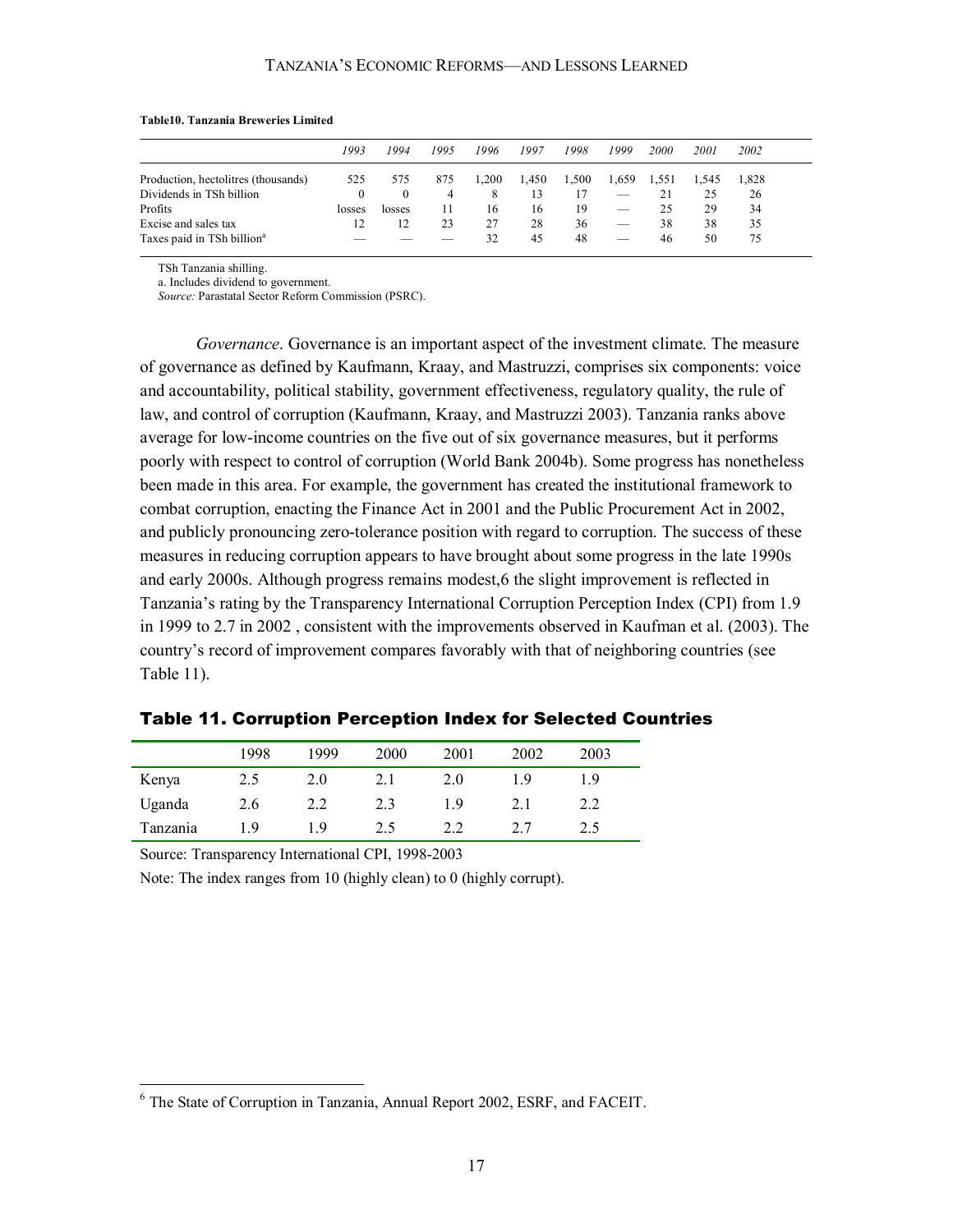#### Public Service Delivery

*Education.* Government, community, and donor efforts have reversed the decline in school enrollment. Net enrollment in primary education rose to 85 percent in 2002 from 65 percent in 2000. The gross enrollment ratio rose to 100 percent in 2002 from 78 percent in 1990, exceeding the program target of 85 percent. This achievement reflects the abolition of school fees and the concerted enrollment drive in which the government and communities engaged. New classrooms have been built, additional teachers recruited, and school nutrition programs enhanced. The Primary Education Development Plan (PEDP) has been successful not only in increasing the enrollment rate, but also in improving teaching facilities; as evidenced, for example, the book-topupil ratio. This has motivated teachers and improved the teaching and learning environment. The major challenges that remain include resolving disparities between regions in the gross enrollment ratio, improving the quality of primary education, and reducing illiteracy from the 2000 level of about 25 percent.

Other achievements in managing primary education include strengthening of the institutional mechanisms. The on-going institutional innovations are embedded in the government's overall public sector reform program—the local government reform program and the financial institutional arrangements. The organizational responsibilities of the education sector including development of programs, implementation and accountability, have been mainstreamed at all levels of government. From the central government, to the district council level as well as the school and community level. More specifically for example, the role of the Ministry of Education and Culture (MoEC) now focuses on policy making, standard setting, and quality assurance of education programs. The local government authorities have the responsibility to oversee primary education development program delivery under their jurisdictions by providing a participatory framework for the communities and also by playing a supportive and coordinating role to enable school communities and committees to effectively participate in the implementation of decisions. The school communities and village councils have the responsibility to implement school plans; these reflect input from school management and pupil councils. This arrangement provides a direct link between the center, local authorities, and the village government, delineates responsibilities at each level, and ensures transparency and accountability of the program. The arrangement is in turn underpinned by commitment at political, administration, and community and village government levels, signifying ownership to the approach. Similar reforms have taken place in the secondary school education program.

Furthermore, a systematic financial institutional arrangement has been developed to ensure transparency and accountability in financial management of primary school funds. The arrangement is embedded in the integrated Financial Management System (IFMS) underpinned by financial management and procurement legislations. The arrangement provides a direct link in transferring and disbursing funds from the Ministry of Finance (MoF) to local government authorities, and to the beneficiaries-- primary schools. The local government authorities, through the councils, supervise financial matters for primary education including transferring funds directly to school accounts. The MoF transfers funds, upon receipt of all approvals from local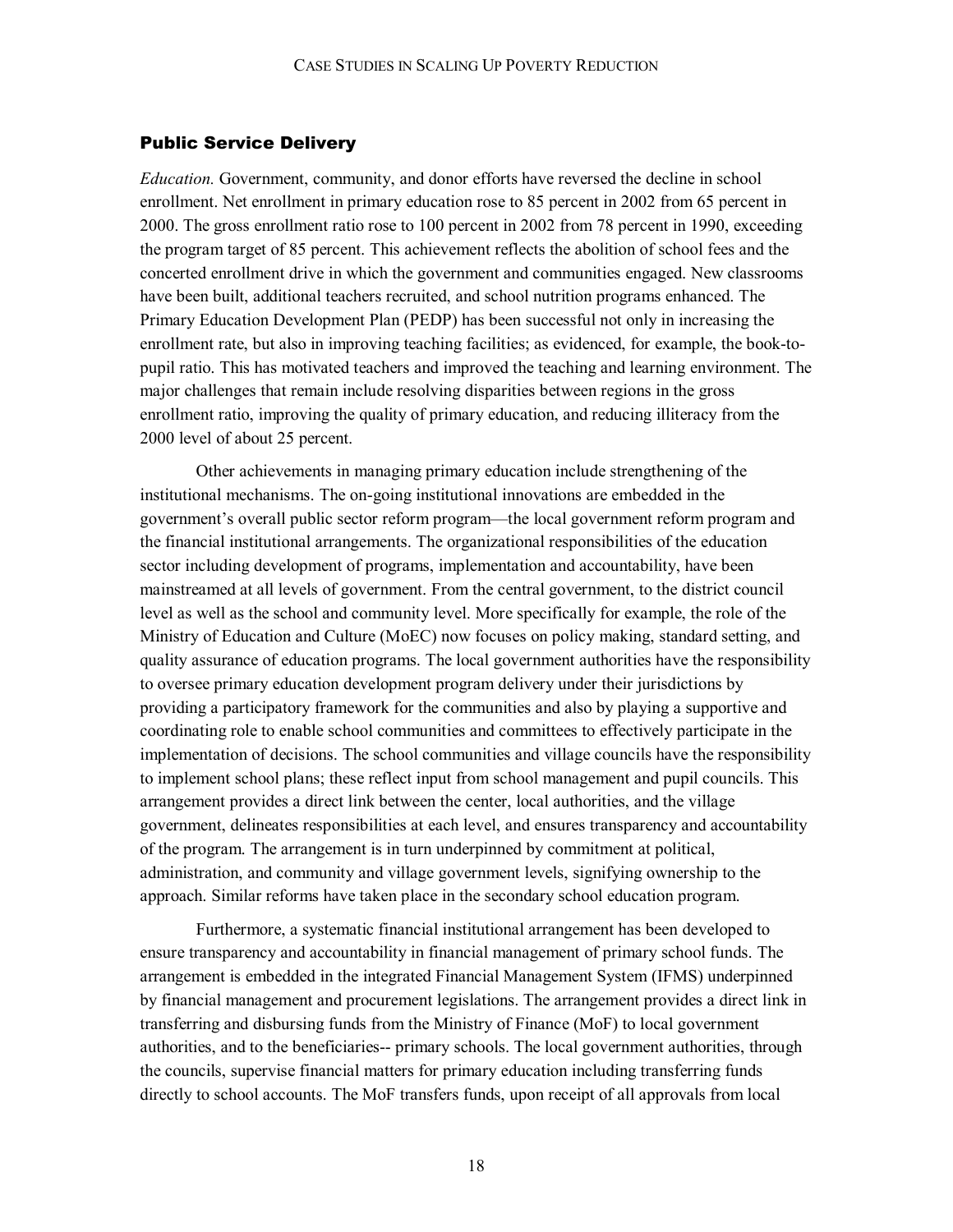government, MoEC, Basket Fund committee, directly to education bank accounts of the respective councils. The funds are subsequently transferred to the respective primary school bank account managed by a village council and a school committee.

*Health sector.* The achievements thus far realized under the Health Sector Development Program (HSDP) have included improvement of the funding for and availability of drugs and medical supplies in primary health service units. Expenditure on preventive and district services has also increased. The Drug Revolving Fund has been introduced in all district hospitals, Community Health Funds have been launched in 37 districts, and all civil servants are now covered under the National Health Insurance Fund scheme.

Other successes under the HSDP include an increase in the proportion of births assisted by trained personnel (from 50 percent in 1999 to 80 percent in 2001–02); a rise in the number of children under the age of two years who are immunized against measles and diphtheria– pertussis–tetanus (from 74 percent in 1999 to 85 percent in 2003); and expansion of the integrated management of childhood illness (from no coverage in 1999 to provision in 30 districts in 2003). Under a separate initiative the government has intensified the fight against HIV/AIDS, initiating an awareness campaign, mainstreaming HIV/AIDS activities in all sectors, and including HIV/AIDS in the public expenditure/medium-term expenditure process. A commission on HIV/AIDS, the Tanzania Commission on AIDS (TACAIDS), was established as a multisectoral coordinating institution for the national HIV/AIDS response and is now fully operational. HSDP is supported by development partners, and reflects the shared priorities of these partners and the Tanzanian government.

#### Financial Sector

 $\overline{a}$ 

The liberalization of the financial sector has substantially transformed the industry into a diversified, competitive, and vibrant sector. Until the beginning of the 1990s, the sector was dominated by one publicly owned commercial bank and other financial entities, it now comprises 22 private commercial banks<sup>7</sup> of which 13 are foreign owned, 12 nonbank financial institutions, pension funds, 14 insurance companies, and more than 63 foreign exchange bureaus. The banks account for about 80 percent of the financial sectors assets. In addition, the sector has more than 1,000 savings and credit cooperatives (SACCOs), other microfinance institutions as well as the Dar-es-Salaam Stock Exchange. The liberalization of banking services has also led to a rapid rise in inflows of FDI in banking sector. With extensive changes in the ownership and market share of different banks in the past several years, competition for creditworthy borrowers has intensified, particularly in Dar-es-Salaam. It has led to some reduction in gross interest rate spread for largest borrowers and in a fall in the lending interest rates from 20 percent in early 2000-01 to 13.8 percent in 20003-04. Meanwhile, there has been a substantial increase in bank credit to the private sector, from about 2.5 percent of GDP in 1996 to about 6 percent at end-2002. The increase in part reflects the expansion in the private sector of both small, medium and large

 $<sup>7</sup>$  Of the privately owned banks, the five largest are subsidiaries of well-known international institutions—</sup> Citigroup, Standard Chartered, Stanbic, Barclays, and ABSA.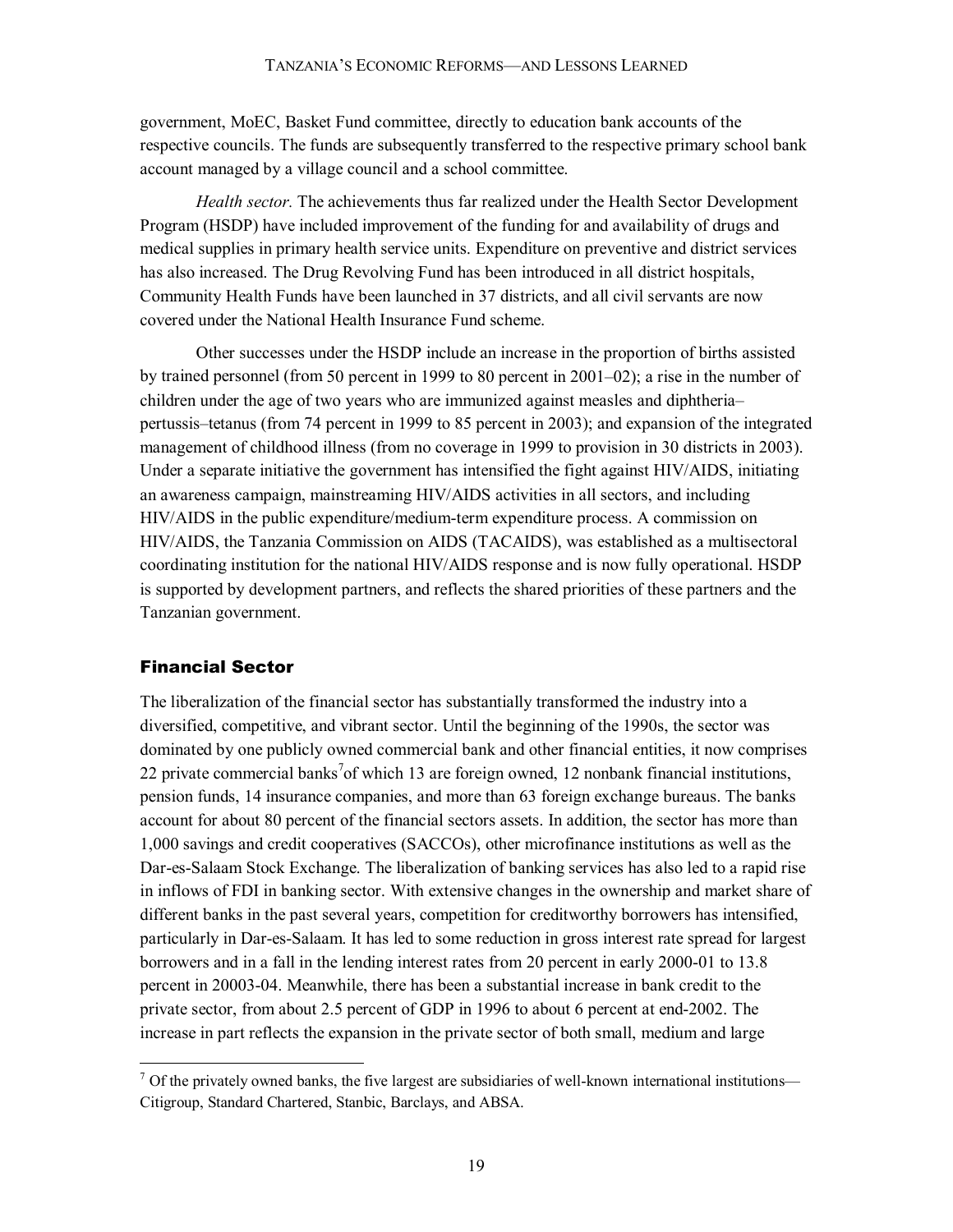enterprises, and in part reflects the competition in the banking sector that has forced banks to lend to small borrowers and a push into consumer loans to salaried secured by salary deduction. Although the percentages are among the lowest in sub-Saharan Africa, they represent a marked improvement in the Tanzanian context in view of the non-market economy condition that prevailed prior to the reform period.

The considerable transformation of the financial sector is further evidenced by the marked improvement in the quality of the portfolio. According to the Bank of Tanzania, the ratio of nonperforming assets to total loan assets has improved dramatically from 15.9 percent at the end of 2000 to about 4.5 at the end of 2003. Other improvements and innovations include introduction of new products. These include use of payment cards, primarily debit and card-based electronic money, funds transfers, especially direct debit or credit transfers. Four banks have installed Automatic Teller Machines (ATMs) and the ATM infrastructure has grown rapidly, from 6 ATMs in 1998 to 43 in 2002. The number of cardholders has risen from 11,000 to 83,000 during this period. One bank has successfully introduced electronic money services for its customers which relying on chip card technology used as a prepaid card. The total clearing period for checks-- the second most popular form of retail payment in Tanzania after cash-- have been reduced from 14 days to 2 days on checks drawn on banks in Dar-es-Salaam and to seven days in the rest of the country (from 5 to 30 days in 1998) because of the establishment of an electronic clearing house by the Bank of Tanzania. Despite the inroads, a large part of the economy still work with little formal credit, in particular in agriculture and the rural economy.

*Access to credit.* The government passed into law a legal and regulatory framework to guide microfinance institutions, including the National Microfinance Bank (NMB) with the objective of enhancing access to credit, in particular in the rural sector, and of facilitating deepening of sustainable financial intermediation. The NMB has about 40 percent of the bank branches in Tanzania, of these, more than 50 percent provide microfinance lending. According to the Bank of Tanzania, between 2000 and 2003, the NMB lent the equivalent of US\$58 million to finance activities that ranged from small-scale peasant agriculture to trade, manufacturing, and services provision. It also makes consumer loans. The value of the NMB's outstanding loans at the end of December 2003 was about US\$29 million.<sup>8</sup>

The government has encouraged the development of Savings and Credit Cooperative Societies (SACCOs) or microfinance-type institutions. Most of the SACCOs are rural and community based. The number of SACCOs increased rapidly between June 2000 and the end of 2003, from 803 to 1,264. $^9$  At least five regional community banks—the Kilimanjaro cooperative bank, Mwanga community bank, Kagera cooperative bank, Mufindi community bank, and Mbinga community bank—have been established through grassroots initiatives.

 8 Interview with Mr. Ballali, Governor of the Central Bank of Tanzania, February 2004.

<sup>9</sup> State of the Nation address by President Mkapa, 12 February 2004.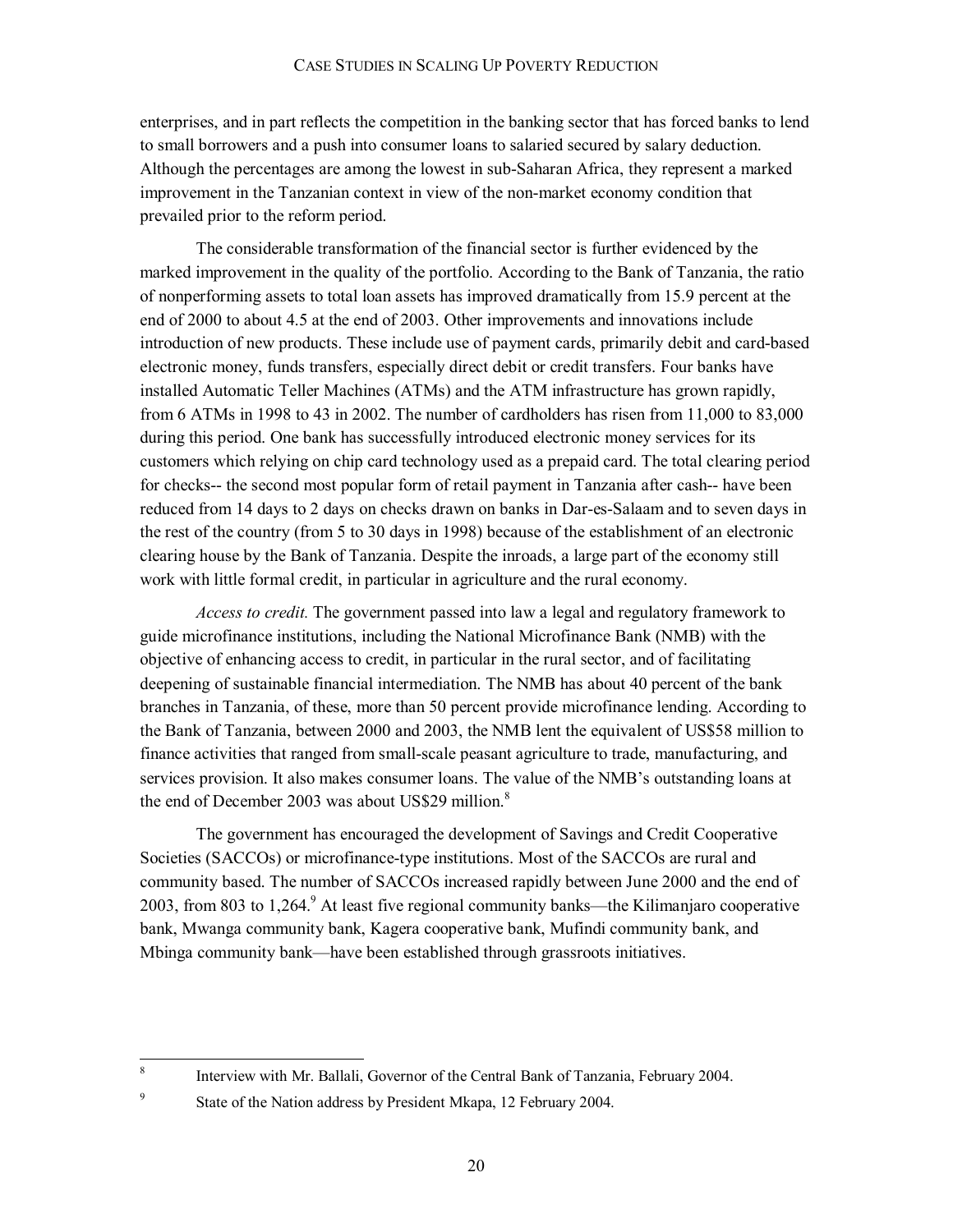## Catalytic Factors in Implementing Economic Reforms

Overall, the implementation of reform was catalyzed by five factors: participatory approach, learning and experimentation, commitment of political leadership, development partners, and institutional framework.

### Participatory Approach

The participatory approach to reform was spearheaded as early as 1980 by the University of Dar es Salaam (UDS), through organized workshops to discuss the economic crisis facing the country. The debates were partly encouraged by President Nyerere's 1981 speech, in which he acknowledged making mistakes on the economic policy front and urged "*kujikosoa"* (a Swahili term meaning "a critical self-assessment"). The debates were also a response to internal domestic pressure for economic reforms. The UDS annual workshops were open, inclusive, and well represented by government policymakers, supporters and nonsupporters of economic reforms, ruling party members, civil society, academicians, donors, and members of parliament.

The workshops set the stage for a policy framework and provided a platform where all stakeholders could discuss policy issues, including identifying problems and providing solutions. For example, currency overvaluation had to be recognized as a constraint to economic reform before the debate on policy options could proceed. For example, the idea of the "own-funded" import scheme (see Box 1) resulted from the discussions in the UDS workshops. The scheme served as a precursor to import liberalization and, because of its success, it was eventually was endorsed by even the hardliners within the government.

The participatory approach brought the debate into public domain, helped clarify the issues among stakeholders, and created a sense of ownership of the process, thus legitimizing the need for economic reforms (as a consequence decisions reached under this process could not be easily reversed). The process played a catalytic role in bringing both reformers and nonreformers into the debate and provided the government with an analytical framework of the issues, leading to a "homegrown" economic program that later formed the basis for scaling up economic reforms.

#### Learning and Experimentation

Before the full ERP was developed, the government implemented a series of homegrown programs (see box 1) to address the economic crisis. Despite programs' weaknesses and failures, they provided a learning experience that helped build the government's confidence in the viability of the economic reforms that it ultimately would implement. The government perceived, as being inherent in economic reforms, the risk that they might provoke civil unrest and political instability; experimentation via the homegrown programs provided the government space to test, learn, adapt, and formulate its reform measures to the specific circumstances of Tanzania. This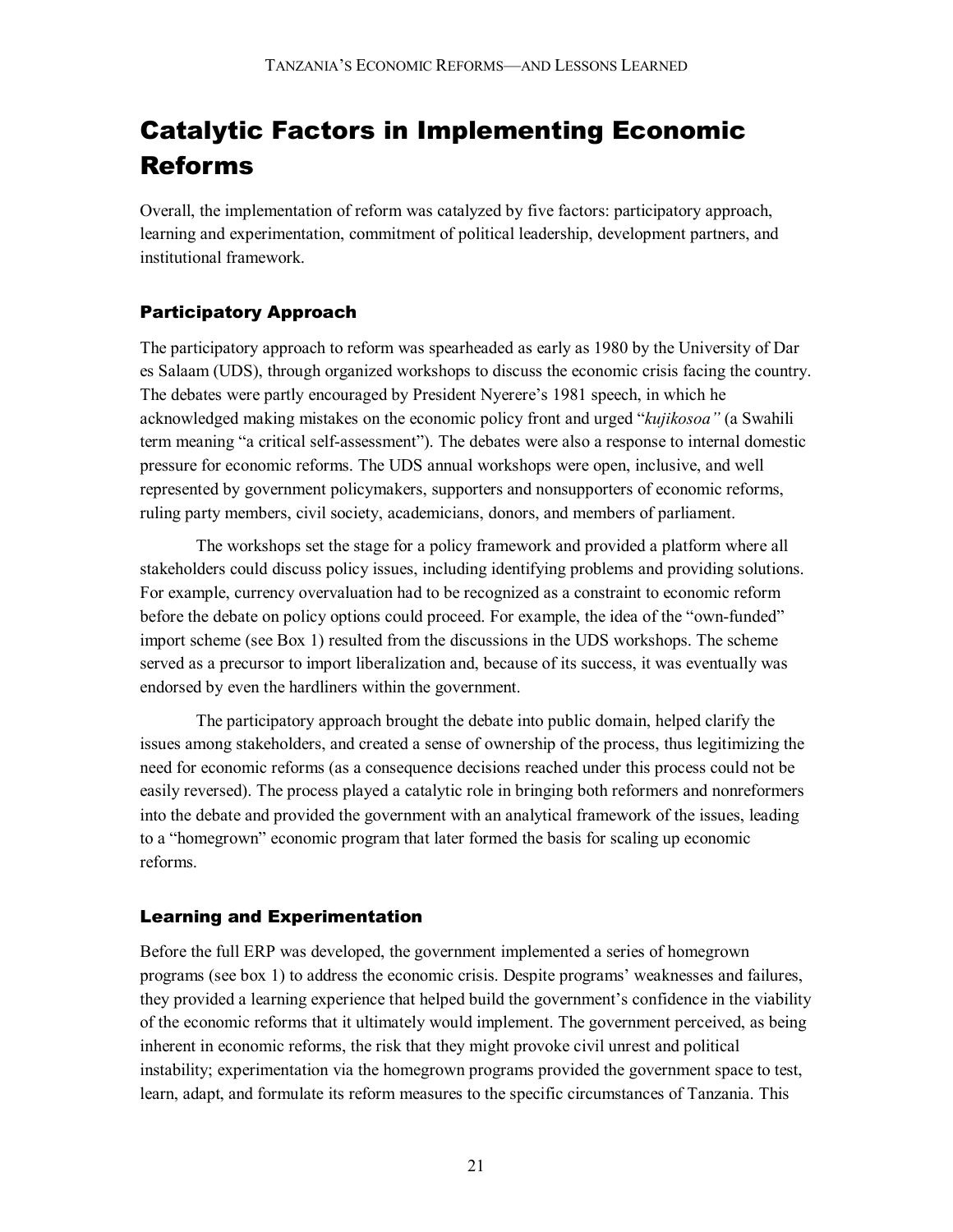experimentation also helped to cultivate consensus and to broaden the constituency for reforms. Once a reform measure demonstrated that it could have a positive impact on economic performance, the likelihood of policy reversal was minimal given that the measure would have been vetted by a broader constituency.

 The need to experiment, learn, and internalize the process of reform was particularly important in Tanzania because of the "transitional" nature of the process, the country was moving from a centrally planned to a market economy. A gradual approach to reforms was therefore considered to be more appropriate than a massive "quick fix." Furthermore, it was necessary to reorient the mind-set on economic reform through a demonstration that specific economic reform measures could actually improve economic performance and thereby improve the standard of living. For example, the success of the own-funded import scheme, a process from which hardliners also benefited, played a catalytic role in swaying anti-reformers and paved the way for import liberalization efforts. In contrast, the government's first homegrown program, the Structural Adjustment Program (SAP), was unsuccessful in bringing about economic recovery, in part because it did not address the fundamental issue of the exchange rate. Although the group that was advising on the design of the SAP had proposed devaluing the currency, such a move was still considered to be a political issue because a critical mass had not been established to support it. The second and third experiments were equally unsuccessful also for lack of a broad based consensus, demonstrating the influence of the hardliners within the government at the time. The fourth experiment, which adopted a partially market-oriented approach was successful because it delivered desired results, this in turn generated sufficient internal support for change in policy stance.

#### Sustained Commitment and Political Leadership

The Tanzanian leadership played an important role in advancing the reform process. The work of each leader served as a building block for the next set of reforms and maintained the consensusbuilding approach that characterizes Tanzania's decision-making process.

President Nyerere's administration (1961–85) initiated the reform process in the context of the 1984 budget. By stepping down from the presidency, Nyerere himself initiated and enabled an orderly break from past policies. Nyerere was regarded in Tanzania as "the Father of the Nation," and his work in building political consensus within the ruling political party, Chama Cha Mapinduzi (CCM), the key institution in the country and a major beneficiary of the prevailing system, was instrumental in setting the tone for the reforms that followed. Consensus building was essential because the CCM needed to perceive the reforms as integral to its own manifesto, and as such had to secure members' acceptance across the party spectrum.

President Mwinyi was inaugurated as Tanzania's second president (1986–1995) with a clear political mandate to implement economic reforms. He ushered in the free market era and set the stage for structural and some institutional reforms, reversing the decline in per capita GDP that had occurred in the early 1980s. An array of new structural reforms followed during Mwinyi's second term, but his commitment to macroeconomic stability waned during this period.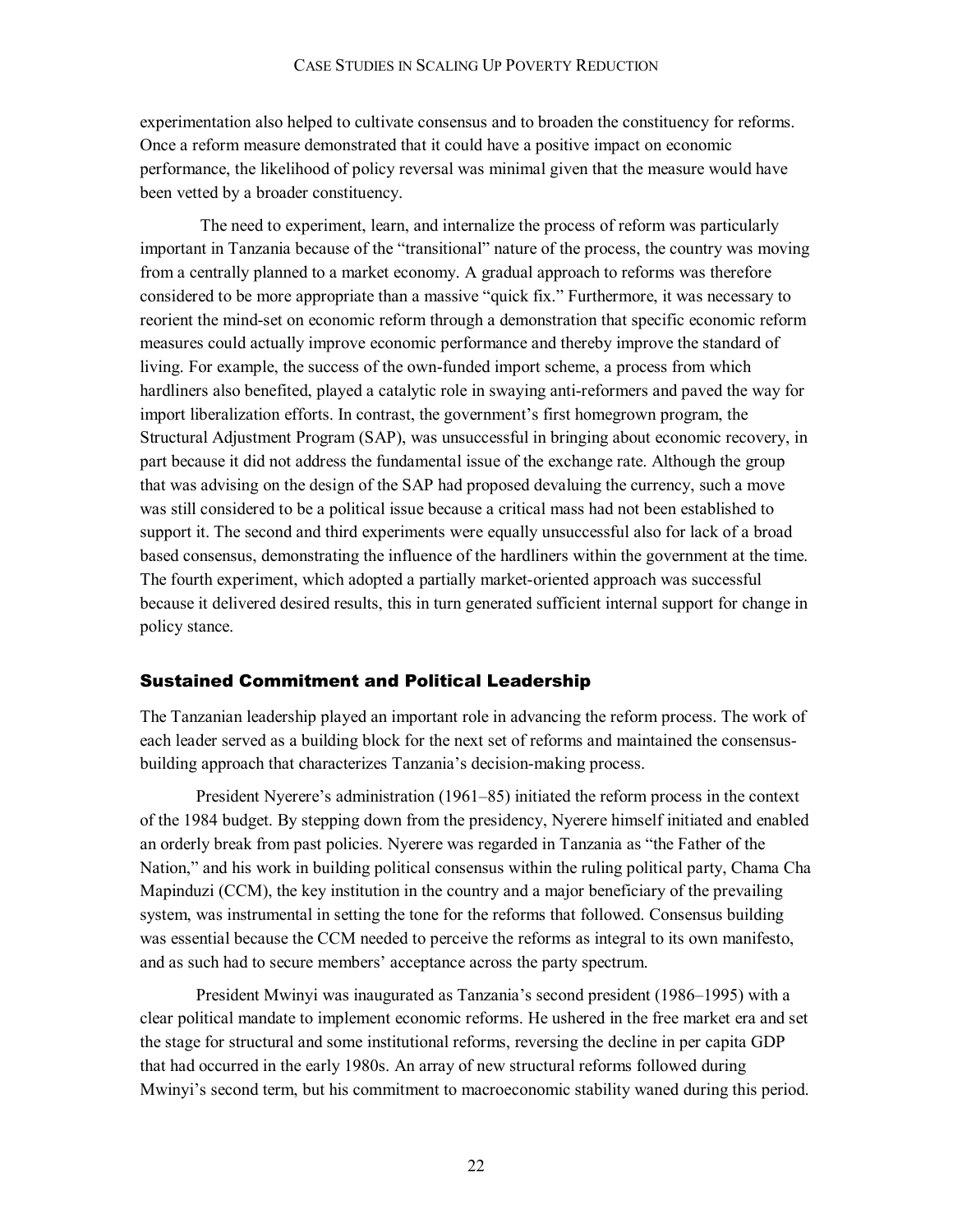Nonetheless, his presidency played a major role in unleashing of market forces, including initiating the privatization process and institutional and structural reforms.

Tanzania's third president, President Mkapa, has taken personal charge of the reform process. He supervised the implementation of the Enhanced Structural Adjustment Facility (ESAF) program and its successor, the Poverty Reduction and Growth Facility (PRGF), and has closely followed Bank-supported programs as well as programs supported by other multilateral and bilateral donors. To engender a sense of national ownership of the process, he undertook a series of country-wide education missions in which he explained the benefits and costs of economic reforms. He has introduced a monthly thematic radio and television address to inform the nation of progress, and as CCM chairman, he has periodically briefed party members on various aspects of the reform process. In addition, he has met with a variety of stakeholders, held brainstorming sessions with cabinet members and private sector CEOs, and led workshops with regional commissioners to educate, inform, and to solicit feedback on economic performance.

#### Institutional Innovation

Institutional reforms were necessary to facilitate the transition to a market economy. The government undertook numerous measures to ensure that the economic environment was conducive to the development of a market economy and that is was capable of fostering transparency and good governance. The 1997 Tanzania Investment (TIC) Act was introduced to help investors through the process of setting up operations in Tanzania, opened up nearly all sectors of the economy to FDI, and provided investors the right to repatriate dividends and profits. It also protected investors against expropriation. Commercial courts were established in 1999 to expedite the resolution of commercial disputes, and the Public Finance Act (2001) and the Public Procurement Act (2002) were enacted to enhance transparency and governance. The establishment of the Tanzania Revenue Authority was critical in enhancing revenue mobilization and the establishment of the Parastatal Sector Reform Commission facilitated the privatization process. Other innovations included the setting up of the Investors' Round Table (IRT), the objective of which was to identify a strategic focus for the government's efforts to create a conducive for private investment. The IRT forum, comprising CEOs of international businesses as well as local businesspeople, meets biannually and is chaired by President Mkapa.

The government-led Medium-Term Expenditure Framework and Public Expenditure Review have become institutionalized and are today key tools for integrating into the annual budget all social and pro-poor expenditure programs, including those with donor financing. This has encouraged donors to provide an increasing share of their aid in the form of budget support.

Other institutional innovation efforts include the building of partnerships between the government and the private sector. The Tanzania National Business Council and the Private Sector Foundation were established to enhance public–private sector partnership and to expedite the government decision-making process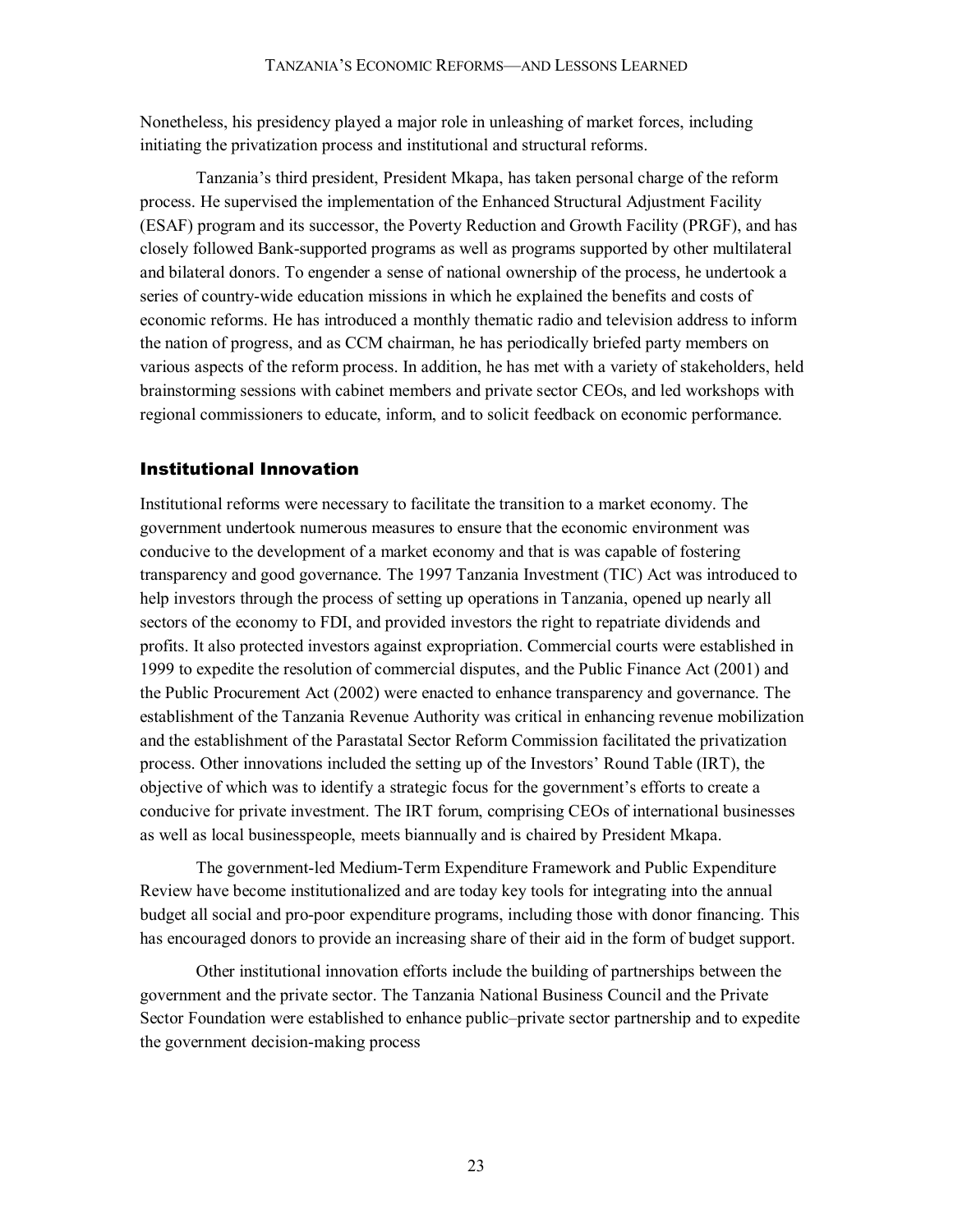#### Development Partners (Donors)

The financial support from development partners played an important role in complementing the government's resources to achieve its development goals. Progress made by the government during the 1970s in meeting its social objectives—especially in extending primary education, health care, and water supply to rural communities—benefited from aid inflows and official financing from both bilateral donors and multilateral institutions. The deterioration in the quality of public service delivery that was experienced in the late 1970s into the first part of 1990s coincided with the economic downturn but also reflects a reduction in donor financial support. The correlation between aid and improvement in social sectors that is suggested by these experiences is further underlined by the improvement in public service delivery that has followed the recent increase in aid flows and the receipt of HIPC debt relief. As indicated earlier, the additional official assistance has enabled the government to reintroduce universal primary school education and abolish school fees resulting in a jump in primary school enrollment and improvement in the learning environment. Improvement in the health sector, through funding for and availability of drugs and medical supplies in primary health service units, also reflects the impact of donor assistance. Other examples include expansion and rehabilitation of the road network.

Policy dialogue and advice helped inform the debate on reforms and bring about policy regime change, and technical assistance reoriented the institutional framework to underpin reforms. For example, technical support to the Bank of Tanzania strengthened its capacity in banking supervision, an essential element in establishing a supportive and enabling environment for private commercial banking. Support and training for the Tanzania Revenue Authority streamlined and strengthened revenue administration; the introduction of an integrated financial management systems expenditure management enhanced accountability among ministries. Program support through the balance of payments facilitated the liberalization of trade and payment systems. While the Helleiner process helped build trust between government and donors and fostered transparency on both sides, thereby enhancing the quality of the relationship and policy dialogue. More importantly, it launched the partnership approach to development.

## Conclusions and Key Lessons Learned

Since the inception of economic reforms in 1986, a large segment of Tanzania's population has benefited from gradual poverty reduction, which was driven mostly by steady improvement in economic performance, implementation of structural reforms, and, in the most recent past, greater attention to public service delivery. GDP growth has been sufficient to allow increases in income per capita, including in rural areas. Overall long-term poverty incidence appears to have been declining. However the decline in poverty has been more pronounced in urban areas, while poverty in rural areas remains considerably higher.

An important aspect of Tanzania's economic reforms has been the transition from a socialist to free market economy. In this context the government's main challenge and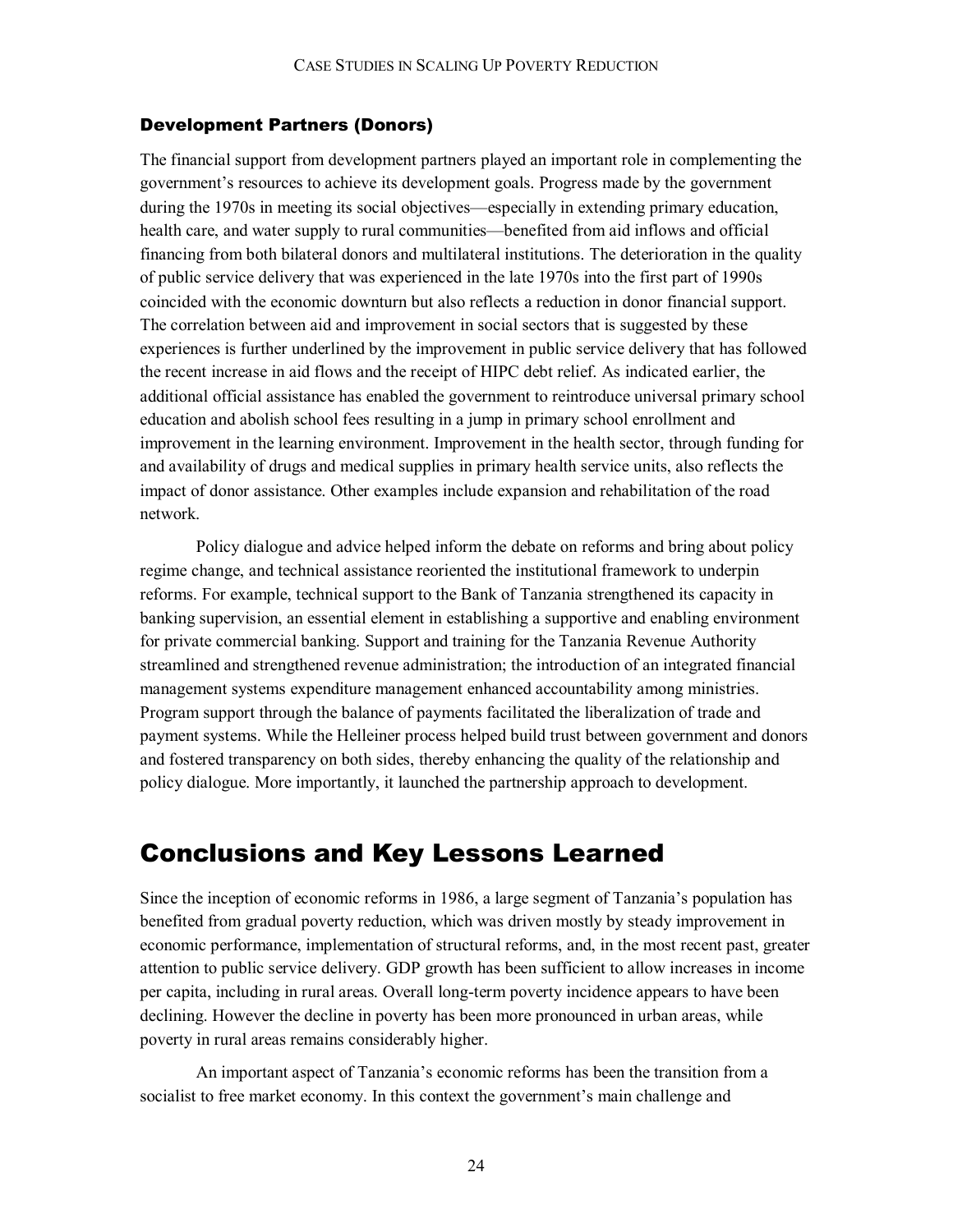preoccupation was how to implement economic reforms with the minimum interruption in the provision of social services to the vulnerable group. For example, the government vehemently opposed the devaluation of the currency because of fear of inflationary pressures and its impact on the vulnerable group. Such issues were discussed, clarified, and understood through a truly open and participatory debate. In this regard, the implementation of the homegrown programs served both as transitioning mechanism and learning process in which the government learned what policies worked (or did not work) in turning around the economy.

## What are the lessons learned

- Understanding of the issues by a wider segment of society through debates and participatory approaches engenders broad ownership of the reform process, and good results early on in the process helps to build support for more ambitious and large scale reforms. Equally important is that the reform process must be locally-driven to underline the public's sense of ownership and ensure commitment to implementation and sustainability.
- The participatory approach helps bring a wide range of stakeholders on board—the open dialogue, and the various "home-grown" programs through which the reform process evolved, created broad ownership and allowed the government to formulate a reform program that was not only acceptable at home, but was also acceptable to development partners.
- It is important to carry out analytical work during the pre-reform period to be able to inform the internal policy dialogue and to frame the economic debate. It is equally important to continue analysis during the reform period to keep reforms on track.
- Public acknowledgement of policy failure by political leadership sends a powerful message to the general public. It is a necessary and important step toward initiating change in policy regime.
- To ensure sustainability and credibility, it is important that the government rally public opinion in support of reform program. This requires a forthright and active effort to explain the benefits and costs of the reform agenda to civil society
- Sustained commitment to reforms and consistent message from the political leadership is critical to the credibility and sustainability of the process.
- Institutional impediments should be recognized at the outset in order to establish realistic expectations for reform outcome.
- Divestiture signaled a stronger commitment on the part of the government to private sectorled development, it led to increased domestic and foreign capital, technology, and managerial skills.
- In order to cultivate "buy-in" as well as the general public's support for privatization, there is need for successful privatized public enterprises which lead to improved productivity, contribute to the tax base, and create employment opportunities for local investors.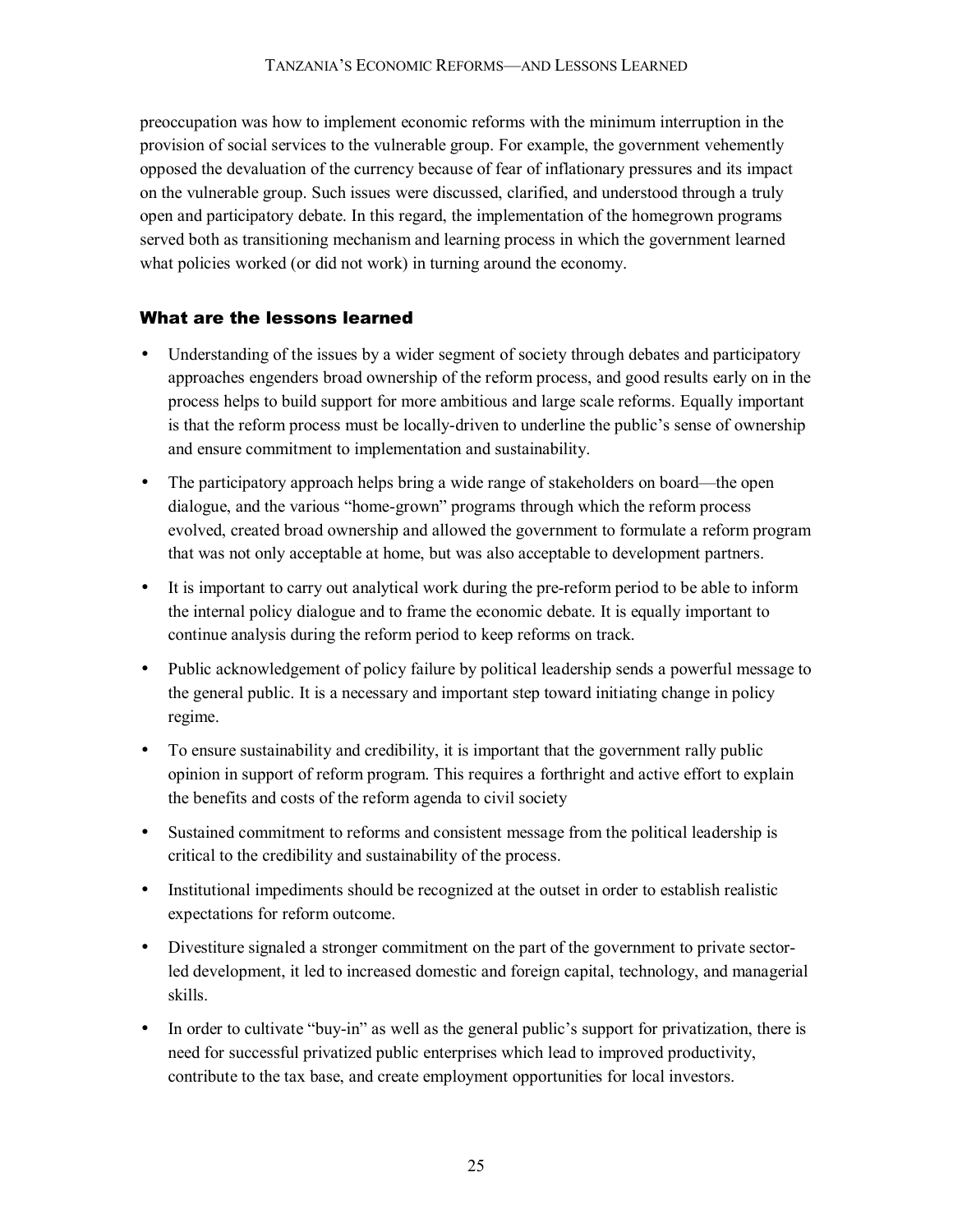- Adopting a gradual approach creates space for the government to adapt policies to its individual county circumstances. While it slows the speed of reforms, it engenders strong ownership, improves their chance of sustainability, and minimizes policy reversals.
- There is need for a strong institutional mechanism for accountability to sanction government's performance and donor behavior.
- Tanzania's open and direct discourse with its donors helped improve aid relations and aid effectiveness. It also helped to foster partnership approaches. This resulted in improved donor coordination, increased government ownership, and a movement toward harmonization of processes.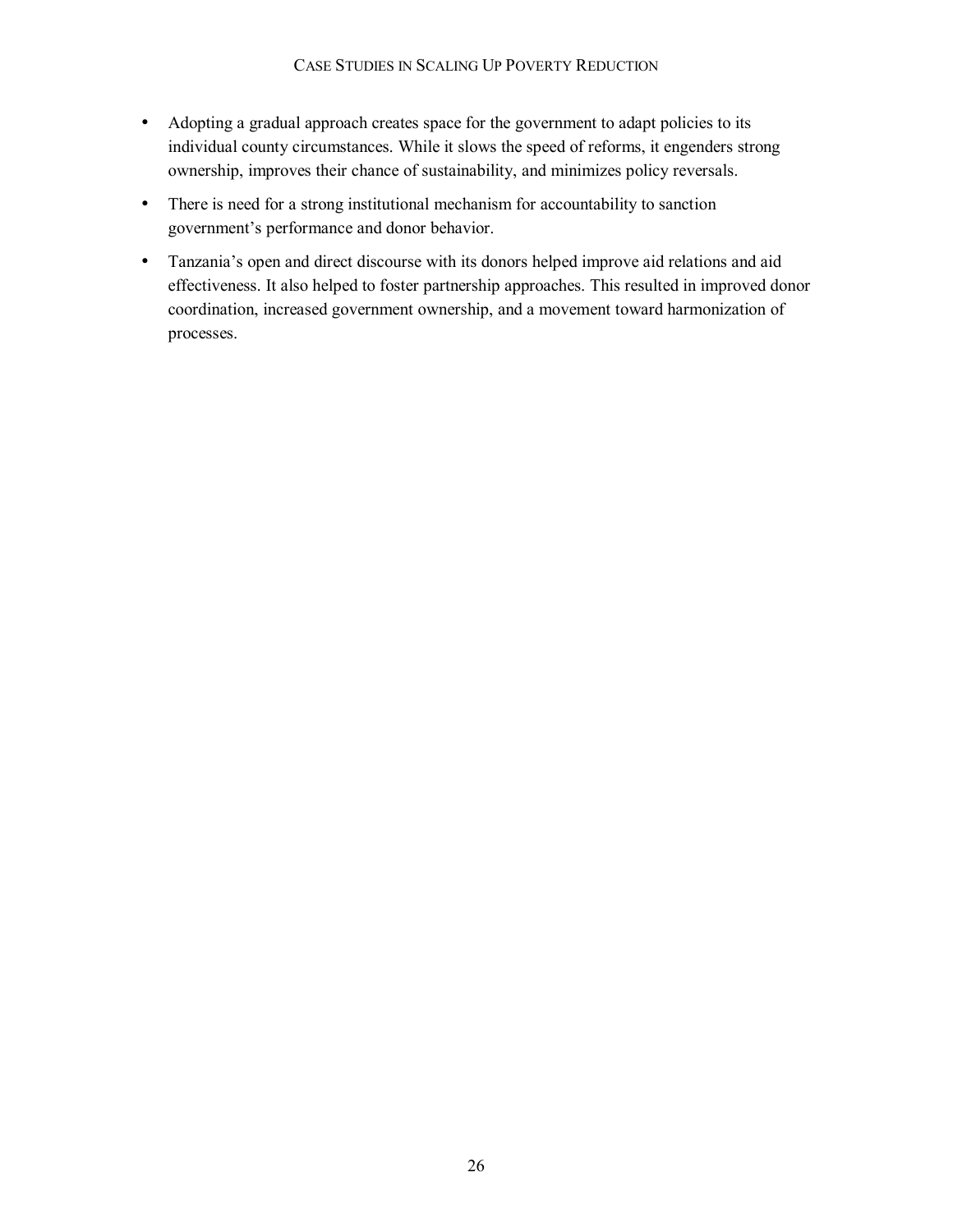## References

- Demombynes, G., and J. Hoogeveen. 2004. "Growth , Inequality and Simulated Poverty Paths for Tanzania,"*, 2004 (forthcoming)*
- EIU (Economist Intelligence Unit) Country Report February 2004
- ESRF (Economic and Social Research Foundation) 2003. "Enhancing Aid Relationships in Tanzania: Final Report of the Independent Monitoring Group."
- Ferreira, M. Louisa. 1996. "Poverty and Inequality during Structural Adjustment in Rural Tanzania." World Bank Policy Research Working Paper 1641. Washington, D.C.: World Bank.
- Helleiner, G. 1999. "Changing Aid Relationships in Tanzania".
- Hoogeveen. 2004.
- Hyden, G., and B. Karlstrom. 1993. "Structural Adjustment as a Policy Process: The Case of Tanzania." *World Development* 21(9):1395–1404.
- IMF 1984. *Staff Report*
- IMF 1986. *Staff Report*
- IMF (International Monetary Fund) 2003. *Staff Report*
- IMF (International Monetary Fund). 2003. *World Economic Outlook, 2003*
- IMF (International Monetary Fund) 2004. *Staff Report*
- Kahama, Maliyamkono and Wells. 1986. The Challenge for Tanzania's Economy.
- Kaufmann, Kraay, and Mastruzzi. 2003
- Lofchie, Michael. F., 1993, "Economic Policy in Kenya and Tanzania," in Thomas M. Callaghy and John Ravenhill (eds), Hemmed In-- Responses to Africa's Economic Decline.
- National Bureau of Statistics of Tanzania, Household Budget Survey, 2000-01.

Ndulu 2003

- Nord, N., Mered, M., Agrawal, N. and Ahmed, Zafar, 1993, Structural Adjustment, Economic Performance, and Aid Dependency in Tanzania, IMF Working Paper.
- Phillips, L. C., H. Semboja, G. P. Shukla *et al* 2001. "Tanzania's Precious Minerals Boom: Issues in Mining and Marketing." African Economic Policy Discussion Paper Number 68, Equity and Growth through Economic Research (EAGER
- PSRC (Parastatal Sector Reform Commission). 2003.
- REPOA. n.d. "The Status of Poverty 2003 PHDR (forthcoming).